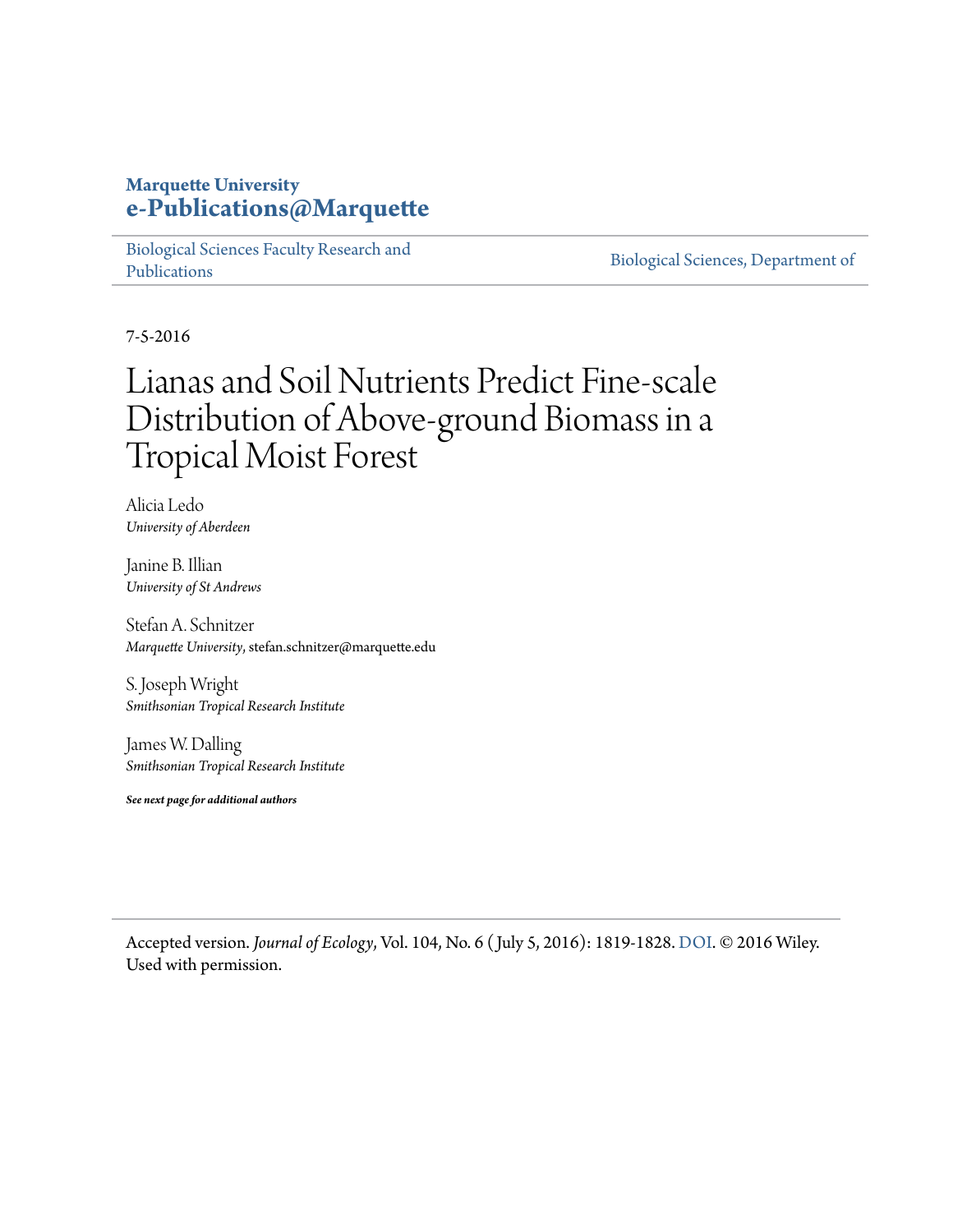#### **Authors**

Alicia Ledo, Janine B. Illian, Stefan A. Schnitzer, S. Joseph Wright, James W. Dalling, and David F.R.P. Burslem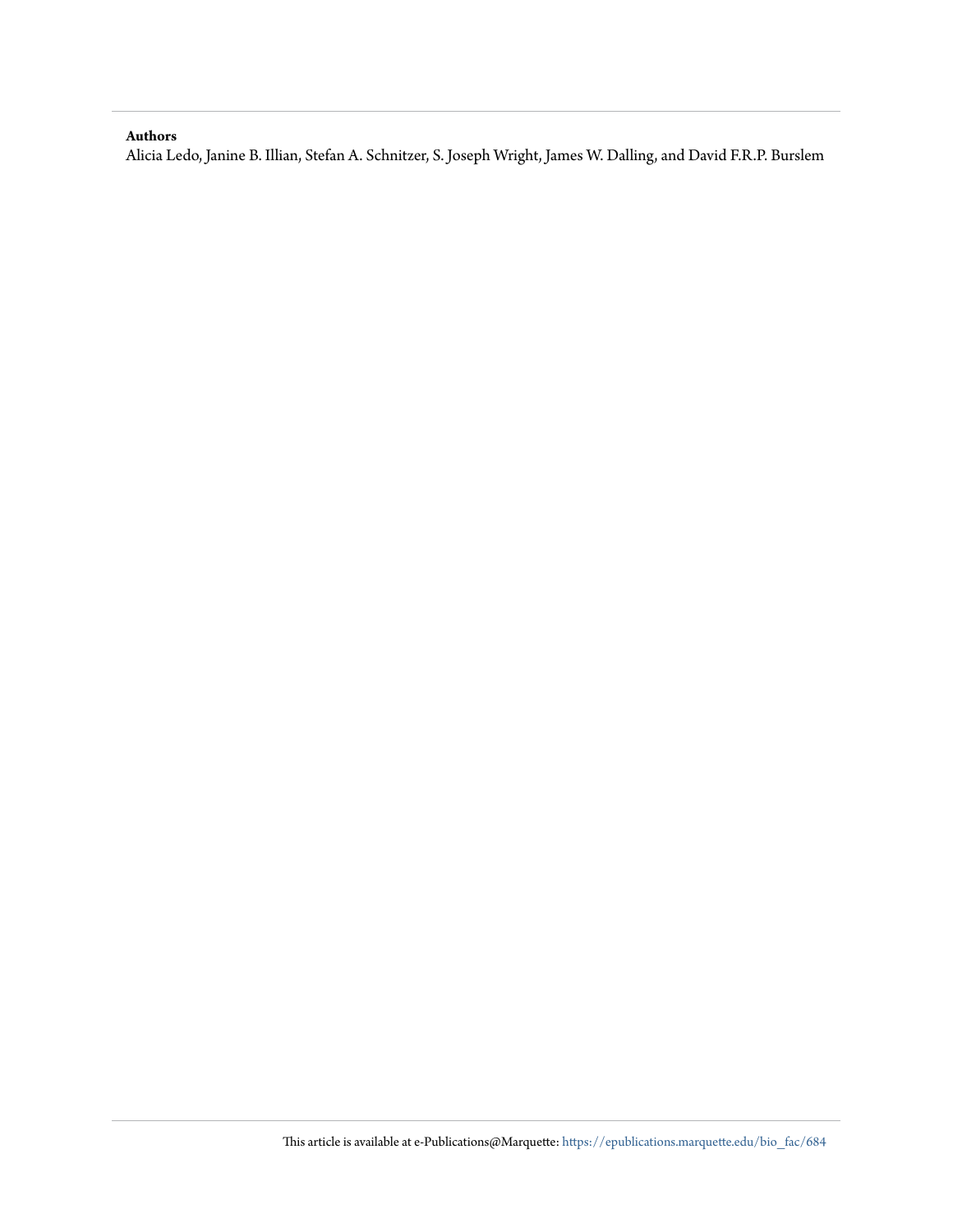**Marquette University**

## **e-Publications@Marquette**

## *Biology Faculty Research and Publications/College of Arts and Sciences*

*This paper is NOT THE PUBLISHED VERSION;* **but the author's final, peer-reviewed manuscript.** The published version may be accessed by following the link in the citation below.

*Journal of Ecology*, Vol. 104, No. 6 (July 5, 2016): 1819-1828. DOI. This article is © Wiley and permission has been granted for this version to appear in [e-Publications@Marquette.](http://epublications.marquette.edu/) Wiley does not grant permission for this article to be further copied/distributed or hosted elsewhere without the express permission from Wiley.

# Lianas and Soil Nutrients Predict Fine-scale Distribution of Above-ground Biomass in a Tropical Moist Forest

## Alicia Ledo

School of Biological Sciences, University of Aberdeen, Aberdeen, UK

#### Janine B. Illian

Centre for Research into Ecological and Environmental Modelling, School of Mathematics and Statistics, The Observatory Buchanan Gardens, University of St Andrews, St Andrews, UK; Department of Mathematical Sciences, Norwegian University of Science and Technology, Trondheim, Norway;

## Stefan A. Schnitzer

Department of Biological Sciences, Marquette University, Milwaukee, WI Smithsonian Tropical Research Institute, Balboa, Republic of Panama

## S. Joseph Wright

Smithsonian Tropical Research Institute, Balboa, Republic of Panama

## James W. Dalling

Smithsonian Tropical Research Institute, Balboa, Republic of Panama Department of Plant Biology, University of Illinois at Urbana-Champaign, Urbana, IL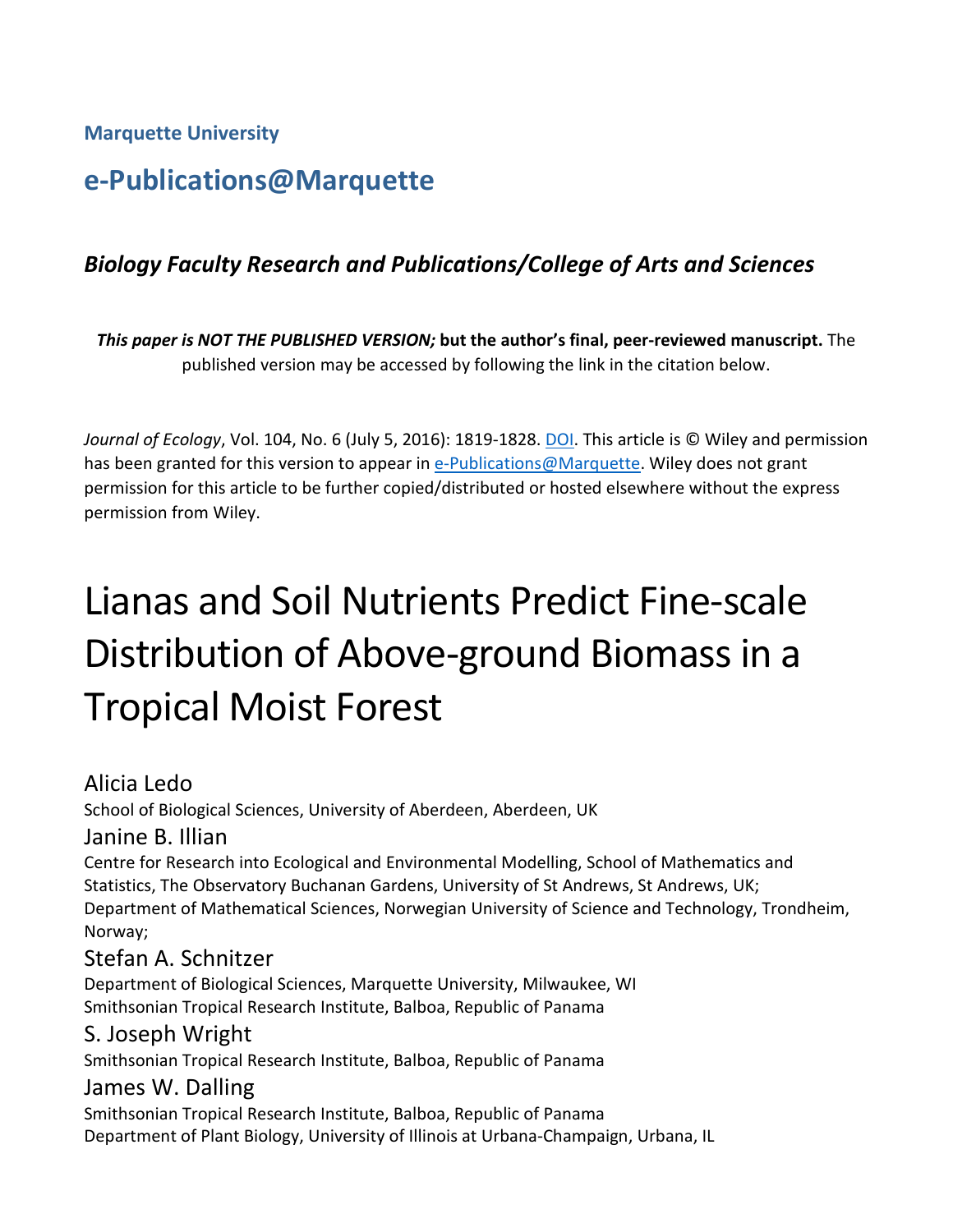## David F. R. P. Burslem

School of Biological Sciences, University of Aberdeen, Aberdeen, UK

## Summary

- 1. Prediction of carbon dynamics in response to global climate change requires an understanding of the processes that govern the distribution of carbon stocks. Above-ground biomass (AGB) in tropical forests is regulated by variation in soil fertility, climate, species composition and topography at regional scales, but the drivers of fine-scale variation in tropical forest AGB are poorly understood. The factors that control the growth and mortality of individual trees may be obscured by the low resolution of studies at regional scales.
- 2. In this paper, we evaluated the effects of soil nutrients, topography and liana abundance on the fine-scale spatial distribution of AGB and density of trees for a lowland tropical moist forest in Panama using additive regression models.
- 3. Areas with larger values of AGB were negatively associated with the presence of lianas, which may reflect competition with lianas and/or the association of lianas with disturbed or open-canopy patches within forests. AGB was positively associated with soils possessing higher pH and K concentrations, reflecting the importance of below-ground resource availability on AGB independently of stem density.
- 4. *Synthesis*. Our results shed new light on the factors that influence fine-scale tree AGB and carbon stocks in tropical forests: liana abundance is the strongest predictor, having a negative impact on tree AGB. The availability of soil nutrients was also revealed as an important driver of fine-scale spatial variation in tree AGB.

## Introduction

Tropical forests store 40–50% of total terrestrial carbon (Phillips *et al*. **[2009](https://besjournals.onlinelibrary.wiley.com/doi/10.1111/1365-2745.12635#jec12635-bib-0059)**). Consequently, determining carbon dynamics in tropical forests is a major goal of international climate policies (Pan *et al*. **[2011](https://besjournals.onlinelibrary.wiley.com/doi/10.1111/1365-2745.12635#jec12635-bib-0054)**; Dickson *et al*. **[2012](https://besjournals.onlinelibrary.wiley.com/doi/10.1111/1365-2745.12635#jec12635-bib-0027)**). Carbon stocks of live biomass in tropical forests reside mainly in the above-ground biomass (AGB) of trees, which therefore make a disproportionate contribution to the potential for ecosystem carbon storage and the regulation of atmospheric carbon dioxide concentrations (Schimel *et al*. **[2001](https://besjournals.onlinelibrary.wiley.com/doi/10.1111/1365-2745.12635#jec12635-bib-0070)**; Bunker *et al*. **[2005](https://besjournals.onlinelibrary.wiley.com/doi/10.1111/1365-2745.12635#jec12635-bib-0009)**; Saatchi *et al*. **[2011](https://besjournals.onlinelibrary.wiley.com/doi/10.1111/1365-2745.12635#jec12635-bib-0068)**). To address this issue, there has been a major effort to calculate AGB stocks in tropical forests over recent decades (Clark & Kellner **[2012](https://besjournals.onlinelibrary.wiley.com/doi/10.1111/1365-2745.12635#jec12635-bib-0018)**), including the creation of plot networks (Malhi *et al*. **[2002](https://besjournals.onlinelibrary.wiley.com/doi/10.1111/1365-2745.12635#jec12635-bib-0050)**; Anderson-Teixeira *et al*. **[2014](https://besjournals.onlinelibrary.wiley.com/doi/10.1111/1365-2745.12635#jec12635-bib-0001)**), development of remote sensing methods to quantify AGB at continental scales (Asner *et al*. **[2010](https://besjournals.onlinelibrary.wiley.com/doi/10.1111/1365-2745.12635#jec12635-bib-0004)**), improvements to equations for estimating individual AGB (Feldpausch *et al*. **[2012](https://besjournals.onlinelibrary.wiley.com/doi/10.1111/1365-2745.12635#jec12635-bib-0031)**; Chave *et al*. **[2014](https://besjournals.onlinelibrary.wiley.com/doi/10.1111/1365-2745.12635#jec12635-bib-0015)**) and the development of methods for scaling from local to regional AGB values (Marvin *et al*. **[2014](https://besjournals.onlinelibrary.wiley.com/doi/10.1111/1365-2745.12635#jec12635-bib-0052)**).

One conclusion derived from the analysis of long-term plot data is that AGB stocks in intact tropical forests are increasing through time (Phillips *et al*. **[1998](https://besjournals.onlinelibrary.wiley.com/doi/10.1111/1365-2745.12635#jec12635-bib-0058)**; Baker *et al*. **[2004a](https://besjournals.onlinelibrary.wiley.com/doi/10.1111/1365-2745.12635#jec12635-bib-0005)**), possibly due to an increase in atmospheric carbon dioxide concentrations (Holtum & Winter **[2010](https://besjournals.onlinelibrary.wiley.com/doi/10.1111/1365-2745.12635#jec12635-bib-0036)**; Coomes, Burslem & Simonson **[2014](https://besjournals.onlinelibrary.wiley.com/doi/10.1111/1365-2745.12635#jec12635-bib-0022)**). However, this conclusion is challenged by data from well-characterized sites that display a decline in carbon storage due to decelerating growth (Feeley *et al*. **[2007](https://besjournals.onlinelibrary.wiley.com/doi/10.1111/1365-2745.12635#jec12635-bib-0030)**; Dong *et al*. **[2012](https://besjournals.onlinelibrary.wiley.com/doi/10.1111/1365-2745.12635#jec12635-bib-0028)**; Clark, Clark & Oberbauer **[2013](https://besjournals.onlinelibrary.wiley.com/doi/10.1111/1365-2745.12635#jec12635-bib-0017)**), and dendrochronological studies that provide no indication of an increase in tree growth rates over the past 100 years (van der Sleen *et al*. **[2014](https://besjournals.onlinelibrary.wiley.com/doi/10.1111/1365-2745.12635#jec12635-bib-0078)**; Groenendijk *et al*. **[2015](https://besjournals.onlinelibrary.wiley.com/doi/10.1111/1365-2745.12635#jec12635-bib-0032)**). The inconsistencies in the magnitude and direction of AGB change may reflect a divergence in response across spatial scales and geographic regions (Chave *et al*. **[2008](https://besjournals.onlinelibrary.wiley.com/doi/10.1111/1365-2745.12635#jec12635-bib-0014)**; Wright **[2013](https://besjournals.onlinelibrary.wiley.com/doi/10.1111/1365-2745.12635#jec12635-bib-0085)**), and it limits our capacity to forecast future changes in AGB in response to climate change predictions. The AGB of individual trees is influenced by interactions among neighbours and is therefore subject to the effects of competition, local community structure and resource availability. These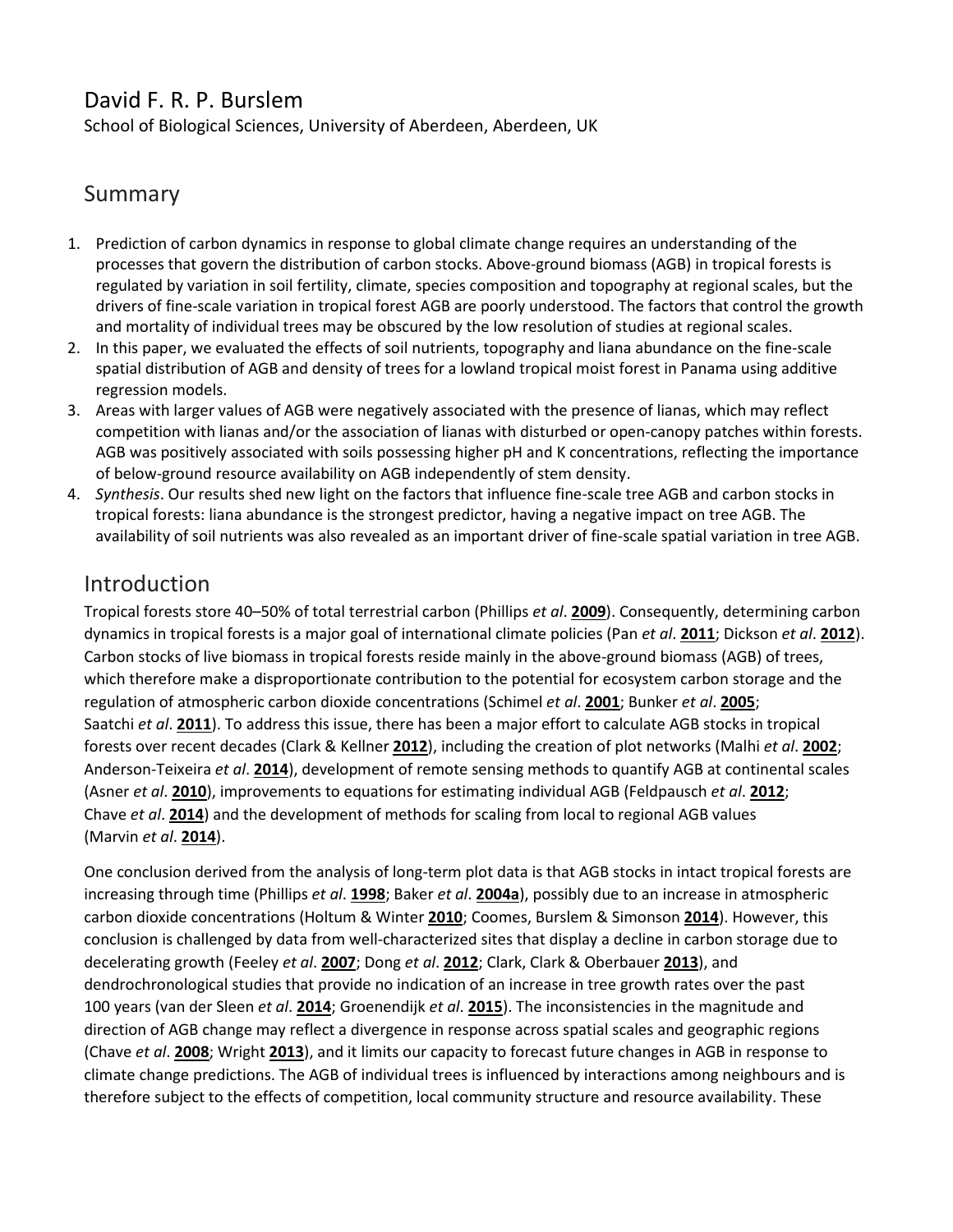factors may operate differentially in different regions through biogeographic effects determined by variation in local species pools and contrasting abiotic environments.

Despite the discrepancies among current studies of AGB dynamics in tropical forests, it is well-established that AGB increases through successional development and is therefore greater in relatively undisturbed primary forests than in secondary forests (Brown & Lugo **[1982](https://besjournals.onlinelibrary.wiley.com/doi/10.1111/1365-2745.12635#jec12635-bib-0008)**; Wright **[2013](https://besjournals.onlinelibrary.wiley.com/doi/10.1111/1365-2745.12635#jec12635-bib-0085)**). Hence, AGB increases after disturbance and reaches a maximum value that depends on local climate and resource availability in late succession. Among primary tropical forests, AGB at the regional scale responds to variation in soil fertility and soil physical properties (Laurance *et al*. **[1999](https://besjournals.onlinelibrary.wiley.com/doi/10.1111/1365-2745.12635#jec12635-bib-0044)**; Baker *et al*. **[2004b](https://besjournals.onlinelibrary.wiley.com/doi/10.1111/1365-2745.12635#jec12635-bib-0006)**), topography (Mascaro *et al*. **[2011](https://besjournals.onlinelibrary.wiley.com/doi/10.1111/1365-2745.12635#jec12635-bib-0053)**; Réjou-Méchain *et al*. **[2014](https://besjournals.onlinelibrary.wiley.com/doi/10.1111/1365-2745.12635#jec12635-bib-0063)**), climatic factors (Quesada *et al*. **[2012](https://besjournals.onlinelibrary.wiley.com/doi/10.1111/1365-2745.12635#jec12635-bib-0062)**; Lewis *et al*. **[2013](https://besjournals.onlinelibrary.wiley.com/doi/10.1111/1365-2745.12635#jec12635-bib-0049)**), interactions between soil and climatic factors (Quesada *et al*. **[2012](https://besjournals.onlinelibrary.wiley.com/doi/10.1111/1365-2745.12635#jec12635-bib-0062)**; Lewis *et al*. **[2013](https://besjournals.onlinelibrary.wiley.com/doi/10.1111/1365-2745.12635#jec12635-bib-0049)**), stand-level wood density (Baker *et al*. **[2004b](https://besjournals.onlinelibrary.wiley.com/doi/10.1111/1365-2745.12635#jec12635-bib-0006)**) and species composition (Laurance *et al*. **[2004](https://besjournals.onlinelibrary.wiley.com/doi/10.1111/1365-2745.12635#jec12635-bib-0045)**; Bunker *et al*. **[2005](https://besjournals.onlinelibrary.wiley.com/doi/10.1111/1365-2745.12635#jec12635-bib-0009)**; Poorter *et al*. **[2015](https://besjournals.onlinelibrary.wiley.com/doi/10.1111/1365-2745.12635#jec12635-bib-0060)**). Species composition and species richness may correlate with AGB through indirect effects mediated by these underlying environmental drivers or through variation in species' wood density (Chisholm *et al*. **[2013](https://besjournals.onlinelibrary.wiley.com/doi/10.1111/1365-2745.12635#jec12635-bib-0016)**; Poorter *et al*. **[2015](https://besjournals.onlinelibrary.wiley.com/doi/10.1111/1365-2745.12635#jec12635-bib-0060)**), although expected relationships, such as a positive relationship between AGB and community wood density, are not always observed and differ among regions and forest types (Slik *et al*. **[2010](https://besjournals.onlinelibrary.wiley.com/doi/10.1111/1365-2745.12635#jec12635-bib-0079)**; Ruiz-Jaen & Potvin **[2011](https://besjournals.onlinelibrary.wiley.com/doi/10.1111/1365-2745.12635#jec12635-bib-0067)**). A third potential explanation is that species richness might increase AGB through the expression of complementary niches among coexisting species (Tilman, Isbell & Cowles **[2014](https://besjournals.onlinelibrary.wiley.com/doi/10.1111/1365-2745.12635#jec12635-bib-0081)**; Poorter *et al*. **[2015](https://besjournals.onlinelibrary.wiley.com/doi/10.1111/1365-2745.12635#jec12635-bib-0060)**) although this hypothesis is also subject to doubt (Huston *et al*. **[2000](https://besjournals.onlinelibrary.wiley.com/doi/10.1111/1365-2745.12635#jec12635-bib-0038)**). In addition to all these factors, competition with lianas (woody vines) is a key biotic factor known to reduce tropical tree growth, survival and recruitment (Schnitzer & Carson **[2010](https://besjournals.onlinelibrary.wiley.com/doi/10.1111/1365-2745.12635#jec12635-bib-0073)**; van der Heijden, Powers & Schnitzer **[2015](https://besjournals.onlinelibrary.wiley.com/doi/10.1111/1365-2745.12635#jec12635-bib-0035)**), and it has recently been detected that an increase in liana abundance reduces carbon stocks in tropical forest (Durán & Gianoli **[2013](https://besjournals.onlinelibrary.wiley.com/doi/10.1111/1365-2745.12635#jec12635-bib-0029)**; Schnitzer *et al*. **[2014](https://besjournals.onlinelibrary.wiley.com/doi/10.1111/1365-2745.12635#jec12635-bib-0077)**; van der Heijden, Powers & Schnitzer **[2015](https://besjournals.onlinelibrary.wiley.com/doi/10.1111/1365-2745.12635#jec12635-bib-0035)**). Moreover, the presence of lianas within the forest is linked with areas with more recent or a higher frequency of disturbances (Dalling *et al*. **[2012](https://besjournals.onlinelibrary.wiley.com/doi/10.1111/1365-2745.12635#jec12635-bib-0024)**; Ledo & Schnitzer **[2014](https://besjournals.onlinelibrary.wiley.com/doi/10.1111/1365-2745.12635#jec12635-bib-0047)**). Lianas are not only direct competitors with trees for resources but also indicative of areas with a recent history of disturbance (Schnitzer **[2005](https://besjournals.onlinelibrary.wiley.com/doi/10.1111/1365-2745.12635#jec12635-bib-0071)**). Furthermore, the role of disturbance in explaining spatial variation in AGB is often overlooked (but see Quesada *et al*. **[2012](https://besjournals.onlinelibrary.wiley.com/doi/10.1111/1365-2745.12635#jec12635-bib-0062)**), despite its importance in theoretical models (Chambers *et al*. **[2004](https://besjournals.onlinelibrary.wiley.com/doi/10.1111/1365-2745.12635#jec12635-bib-0012)**), possibly because disturbances are difficult to evaluate (Lewis *et al*. **[2013](https://besjournals.onlinelibrary.wiley.com/doi/10.1111/1365-2745.12635#jec12635-bib-0049)**).

A plausible explanation for discrepancies in the spatial distribution of AGB among tropical forests is that different studies have focused on different combinations of explanatory factors instead of considering them all simultaneously. A second potential explanation could be that the main factors controlling AGB are scaledependent (Detto & Muller-Landau **[2013](https://besjournals.onlinelibrary.wiley.com/doi/10.1111/1365-2745.12635#jec12635-bib-0025)**; Poorter *et al*. **[2015](https://besjournals.onlinelibrary.wiley.com/doi/10.1111/1365-2745.12635#jec12635-bib-0060)**): climate and soils have been found to be the most important factors controlling AGB in most studies that evaluated the spatial distribution of AGB at continental scales of ~6 million ha (Quesada *et al*. **[2012](https://besjournals.onlinelibrary.wiley.com/doi/10.1111/1365-2745.12635#jec12635-bib-0062)**; Lewis *et al*. **[2013](https://besjournals.onlinelibrary.wiley.com/doi/10.1111/1365-2745.12635#jec12635-bib-0049)**), while topography has been revealed to be the key factor in many studies dealing with AGB spatial distribution at regional scales of ~1500 ha (Mascaro *et al*. **[2011](https://besjournals.onlinelibrary.wiley.com/doi/10.1111/1365-2745.12635#jec12635-bib-0053)**; Detto *et al*. **[2013](https://besjournals.onlinelibrary.wiley.com/doi/10.1111/1365-2745.12635#jec12635-bib-0026)**; Réjou-Méchain *et al*. **[2014](https://besjournals.onlinelibrary.wiley.com/doi/10.1111/1365-2745.12635#jec12635-bib-0063)**). In the Amazon basin, the interaction of climate, soil properties and species composition determines spatial variation in AGB (Baker *et al*. **[2004b](https://besjournals.onlinelibrary.wiley.com/doi/10.1111/1365-2745.12635#jec12635-bib-0006)**; Malhi *et al*. **[2004](https://besjournals.onlinelibrary.wiley.com/doi/10.1111/1365-2745.12635#jec12635-bib-0051)**; Quesada *et al*. **[2012](https://besjournals.onlinelibrary.wiley.com/doi/10.1111/1365-2745.12635#jec12635-bib-0062)**). African tropical forests have been less well studied, but current evidence suggests that AGB increases in response to the amount of rainfall during the dry season and on richer soils (Lewis *et al*. **[2013](https://besjournals.onlinelibrary.wiley.com/doi/10.1111/1365-2745.12635#jec12635-bib-0049)**). In a study in Borneo, AGB was found to vary with soil fertility, which had a stronger effect than stem density (Slik *et al*. **[2010](https://besjournals.onlinelibrary.wiley.com/doi/10.1111/1365-2745.12635#jec12635-bib-0079)**). Consequently, spatial variation in AGB is explained by a combination of factors, including soil and climate.

The studies of the spatial determinants of AGB in tropical forests reviewed above have been conducted at regional scales, whereas the correlates of fine-scale variation in AGB within plots are less well known. The demographic processes that govern AGB, tree growth and mortality are determined by interactions within individual tree neighbourhoods. Therefore, an improved mechanistic understanding of AGB change can emerge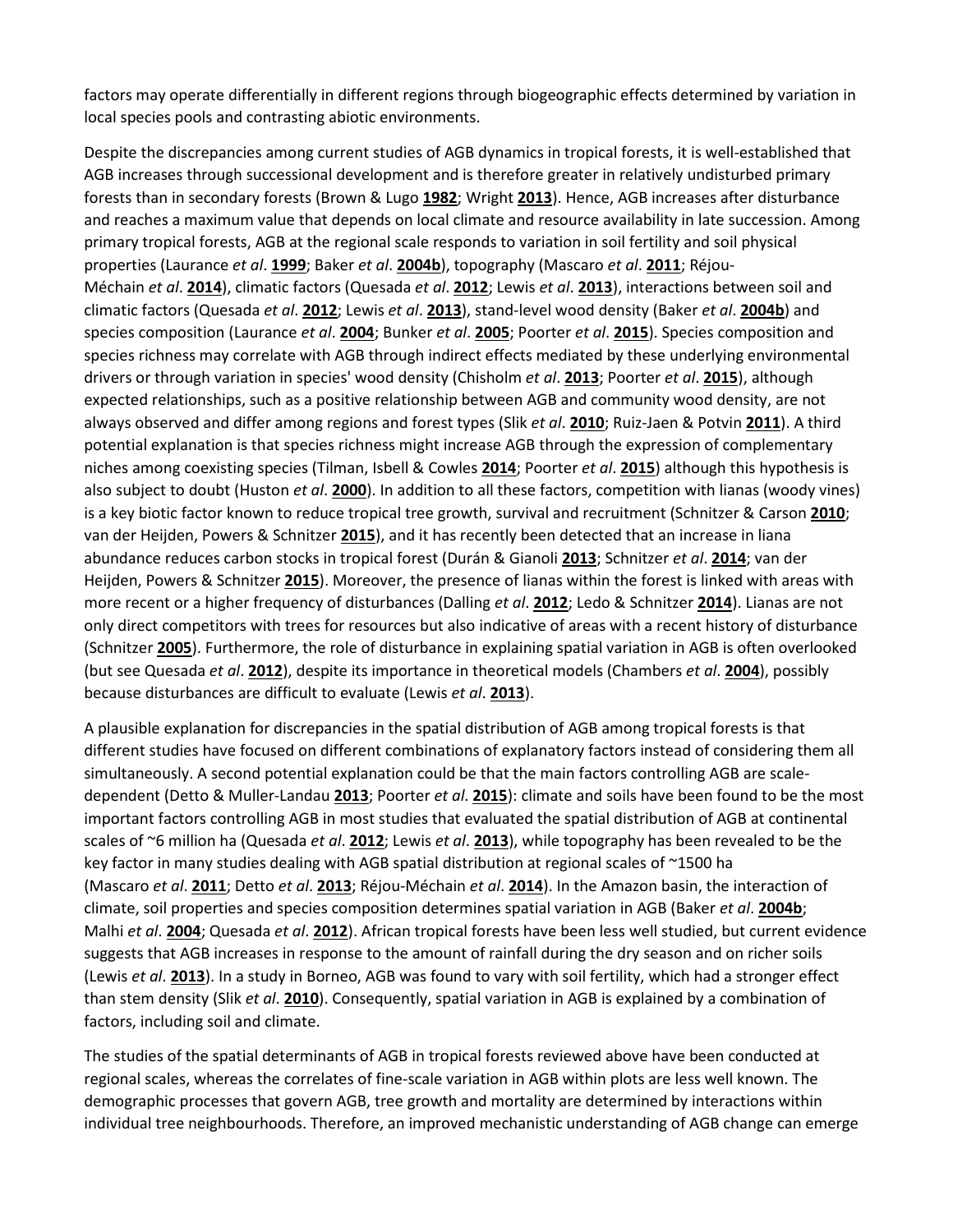only through investigation of the demographic processes and fine-scale spatial dependencies that collectively determine their response at the regional scale. Individual tree growth and mortality depend on both biotic factors, including competition and interactions with pests (Peters **[2003](https://besjournals.onlinelibrary.wiley.com/doi/10.1111/1365-2745.12635#jec12635-bib-0057)**; Canham, LePage & Coates **[2004](https://besjournals.onlinelibrary.wiley.com/doi/10.1111/1365-2745.12635#jec12635-bib-0010)**), and abiotic factors, including resource availability or surrogates of resource availability such as topography (Clark *et al*. **[2003](https://besjournals.onlinelibrary.wiley.com/doi/10.1111/1365-2745.12635#jec12635-bib-0019)**; Dong *et al*. **[2012](https://besjournals.onlinelibrary.wiley.com/doi/10.1111/1365-2745.12635#jec12635-bib-0028)**; Uriarte *et al*. **[2012](https://besjournals.onlinelibrary.wiley.com/doi/10.1111/1365-2745.12635#jec12635-bib-0084)**). These factors all act at small spatial scales.

In this paper, we tested the hypothesis that the fine-scale distribution of AGB on a tropical forest plot is nonrandom with respect to biotic (stem density of trees, abundance of lianas) and abiotic (soil pH, nutrient availability and topography) variables. We aimed to identify the factors that determine spatial variation in AGB or to determine whether AGB is distributed randomly at scales up to 50 ha. To test these hypotheses, we fitted a spatially explicit model of fine-scale AGB variation to a set of spatial covariates. We accounted for spatial autocorrelation in the AGB measurements by modelling the distribution of stem density simultaneously with the AGB distribution in a joint model and included a shared spatial random field that accounted for that spatial correlation. Clearly, AGB depends on the spatial distribution of the trees. Using a joint model with two responses – tree distribution and AGB – allows us to identify the factors governing either AGB or tree distribution separately while taking account of the aggregation of trees in space and the dependence of AGB on tree locations through a shared spatial field. With a simple model of AGB alone, the influence of explanatory variables on biomass storage and tree distribution would have been confounded. A joint, multiresponse model allows us to identify those factors, conditional on tree distribution. Using this model, we tested the effects of microtopography, soil resource availability and liana abundance (liana stem density) as explanatory spatial covariates. To fit the model, we used an integrated nested Laplace approximation (INLA; Rue, Martino & Chopin **[2009](https://besjournals.onlinelibrary.wiley.com/doi/10.1111/1365-2745.12635#jec12635-bib-0066)**), which is a computationally efficient method for fitting models in a Bayesian context that speeds up parameter estimation substantially.

## Materials and methods

#### Study Site

The study site was a 50-ha forest dynamics plot (Lat. 9.1543, Long. −79.8461) in seasonal lowland moist forest on Barro Colorado Island (BCI) in central Panama (Condit **[1998](https://besjournals.onlinelibrary.wiley.com/doi/10.1111/1365-2745.12635#jec12635-bib-0020)**; Hubbell *et al*. **[1999](https://besjournals.onlinelibrary.wiley.com/doi/10.1111/1365-2745.12635#jec12635-bib-0037)**). This plot was first censused in 1980–1982, and it has now been recensused on seven occasions in 1985 and at five-year intervals thereafter. At each census, all of the free‐standing trees ≥ 1 cm in diameter at breast height (DBH) are remeasured, and new trees above this diameter limit are identified and measured. We used tree data from the sixth BCI tree census (2005), since this provided the best match to the single liana census conducted in 2007 (Schnitzer, Rutishauser & Aguilar **[2008](https://besjournals.onlinelibrary.wiley.com/doi/10.1111/1365-2745.12635#jec12635-bib-0075)**; Schnitzer *et al*. **[2012](https://besjournals.onlinelibrary.wiley.com/doi/10.1111/1365-2745.12635#jec12635-bib-0076)**). The forest on the BCI plot is representative of primary semi-deciduous lowland tropical forest in central Panama (Condit **[1998](https://besjournals.onlinelibrary.wiley.com/doi/10.1111/1365-2745.12635#jec12635-bib-0020)**; Hubbell *et al*. **[1999](https://besjournals.onlinelibrary.wiley.com/doi/10.1111/1365-2745.12635#jec12635-bib-0037)**). The BCI plot holds more than 200 000 stems, comprising 314 species (Hubbell *et al*. **[1999](https://besjournals.onlinelibrary.wiley.com/doi/10.1111/1365-2745.12635#jec12635-bib-0037)**). The mean basal area of stems ≥ 1 cm DBH is 31 m2 ha−1and mean AGB is 281 ± 20 Mg ha−<sup>1</sup> (Chave *et al*. **[2003](https://besjournals.onlinelibrary.wiley.com/doi/10.1111/1365-2745.12635#jec12635-bib-0013)**). The plot comprises mostly old-growth forest, and distinct habitats have been defined within the plot (Harms *et al*. **[2001](https://besjournals.onlinelibrary.wiley.com/doi/10.1111/1365-2745.12635#jec12635-bib-0033)**): low plateau (50% of the plot), high plateau (14%), slope (23%), swamp (2%), streamside (3%), young forest (4%) and mixed habitats (5%). Mean annual temperature is 27 °C and the mean annual rainfall of 2600 mm is distributed seasonally, with a strong dry period from December to April (Condit *et al*. **[1999](https://besjournals.onlinelibrary.wiley.com/doi/10.1111/1365-2745.12635#jec12635-bib-0021)**). The soil is Kandiudalfic Eutrudox, Isohyperthermic (USDA Soil Taxonomy) dominated by kaolinite clay (B. Turner, pers. comm).

#### Spatial Covariates

A map of the topography at 1  $m \times 1$  m resolution is available for the BCI plot

(ctfs.arnarb.harvard.edu/Public/CTFSRPackage/index.php/web). That map was created from field measurements on a 20 m  $\times$  20 m grid, where elevation was calculated for each quadrat as the mean of values at its four corners. Interpolation techniques were used to generate the 1  $m \times 1$  m map available on the Web. This elevation map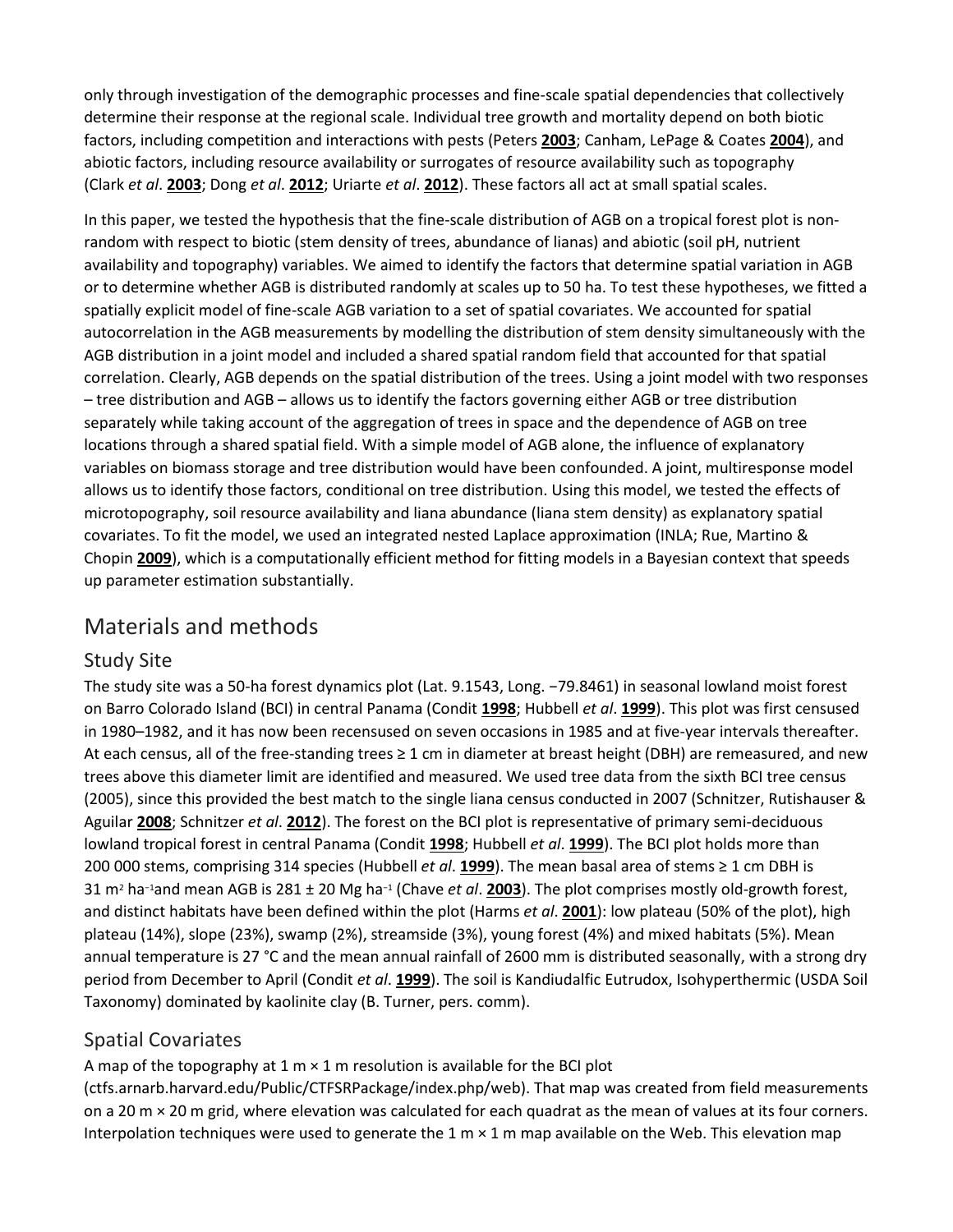was used to create a digital elevation model (DEM) using the software QGIS v. 2.8 (Quantum **[2013](https://besjournals.onlinelibrary.wiley.com/doi/10.1111/1365-2745.12635#jec12635-bib-0061)**) from which we derived elevation, slope, curvature and hillshade (an index computed by QGIS from latitude, elevation and solar angles to reflect relative amount of canopy exposure to direct radiation; less exposed habitats such as gullies take higher values than more exposed environments).

Two data sets were obtained for 10 soil chemistry variables. The first was collected in 2005 (John *et al*. **[2007](https://besjournals.onlinelibrary.wiley.com/doi/10.1111/1365-2745.12635#jec12635-bib-0042)**) and comprises a grid of 300 points collected in a 50-m regular grid and including some extra points to capture variation at fines scales. The second data set was also collected in 2005 (J. Dalling & S. J. Wright, unpubl. data) and comprises data from 238 points located adjacent to seed traps on the BCI plot (Lebrija-Trejos *et al*. **[2014](https://besjournals.onlinelibrary.wiley.com/doi/10.1111/1365-2745.12635#jec12635-bib-0046)**). The sampling, processing and laboratory analysis were identical in both cases. The soils samples were collected from a depth of 0–10 cm, and cations and P were extracted using a Mehlich III solution and analysed using inductively coupled plasma spectroscopy. pH was measured on a 1:3 mixture of fresh soil and distilled water (John *et al*. **[2007](https://besjournals.onlinelibrary.wiley.com/doi/10.1111/1365-2745.12635#jec12635-bib-0042)**). The two data sets were pooled and screened for obvious outliers for each measured element (points with values > ~100% of their nearest neighbours), which were systematically removed. The final pooled data set comprised measurements of pH, Al, B, Ca, Cu, Fe, K, Mn, Mg and P for up to 537 points across the 50‐ha plot.

A census of all lianas > 1 cm diameter at ground level was conducted in 2007 (Schnitzer, Rutishauser & Aguilar **[2008](https://besjournals.onlinelibrary.wiley.com/doi/10.1111/1365-2745.12635#jec12635-bib-0075)**; Schnitzer *et al*. **[2012](https://besjournals.onlinelibrary.wiley.com/doi/10.1111/1365-2745.12635#jec12635-bib-0076)**), and these data were used to generate maps representing liana abundance. Liana abundance was quantified as the sum of total individual liana basal area per quadrat, on the same spatial grids that we used in our models. Individual liana basal area was calculated using the diameter measured at 1.3 m from the rooting point (Schnitzer *et al*. **[2012](https://besjournals.onlinelibrary.wiley.com/doi/10.1111/1365-2745.12635#jec12635-bib-0076)**). We repeated the analysis using number of liana stems and AGB instead of basal area and the results were qualitatively identical but the fit to the data was less strong in both cases, so we report the results for the model with liana density measured as basal area density below.

#### Creating Data Layers

The AGB of all trees was estimated using the allometric equations recently developed by Chave *et al*. (**[2014](https://besjournals.onlinelibrary.wiley.com/doi/10.1111/1365-2745.12635#jec12635-bib-0015)**), which were derived in part from data from Panama and Central America, unlike alternative equations in the recent literature (Feldpausch *et al*. **[2012](https://besjournals.onlinelibrary.wiley.com/doi/10.1111/1365-2745.12635#jec12635-bib-0031)**). We estimated AGB using Model 4 in (Chave *et al*. **[2014](https://besjournals.onlinelibrary.wiley.com/doi/10.1111/1365-2745.12635#jec12635-bib-0015)**), which computes AGB as a function of measurements of DBH from the tree census and tree height (H) estimated from DBH using allometric equations constructed from trees in central Panama (Appendix S1 in Supporting information). Previous work has suggested that including a term for tree height improves AGB estimation (Feldpausch *et al*. **[2012](https://besjournals.onlinelibrary.wiley.com/doi/10.1111/1365-2745.12635#jec12635-bib-0031)**). Wood density values were measured for trees in Central Panama (Wright *et al*. **[2010](https://besjournals.onlinelibrary.wiley.com/doi/10.1111/1365-2745.12635#jec12635-bib-0086)**). Estimated AGB per tree was then summed within subplots at spatial resolutions of 10 m  $\times$  10 m  $\times$  20 m and 50 m × 50 m to create three discretized maps of tree AGB (Fig. **[1](https://besjournals.onlinelibrary.wiley.com/doi/10.1111/1365-2745.12635#jec12635-fig-0001)**). The mean number of trees and AGB of stems  $\geq$  1 cm DBH on the 10 m  $\times$  10 m quadrats is 41.5 trees  $\pm$  11.8 standard deviation and 2533  $\pm$  3913 kg standard deviation, respectively (Fig. **[1](https://besjournals.onlinelibrary.wiley.com/doi/10.1111/1365-2745.12635#jec12635-fig-0001)**). Equivalent values for the 20 m × 20 m and 50 m × 50 m quadrats are 165.8 ± 33.0 trees and 10 133 ± 754 kg and 1036.3 ± 121.7 trees and 63 333 ± 18 890 kg, respectively (Fig. **[1](https://besjournals.onlinelibrary.wiley.com/doi/10.1111/1365-2745.12635#jec12635-fig-0001)**). Liana basal area was summed across all individuals within the same grid of plots at each of the three spatial resolutions. We obtained values of the four topography variables at the desired spatial resolution by creating three different DEMs at 10 m × 10 m 20 m × 20 m and 50 m × 50 m using the Triangulated Irregular Network (TIN) interpolation method, available in the QGIS. We adopted a geostatistical approach to construct the spatial layers for the ten soil chemical variables. We calculated the empirical semi-variogram for each variable (Cressie **[1993](https://besjournals.onlinelibrary.wiley.com/doi/10.1111/1365-2745.12635#jec12635-bib-0023)**) and then used restricted maximum likelihood (REMS) to fit a spherical model semi-variogram to the data. Ordinary kriging was then used to extend the soil variables to the spatial resolutions of the grids (10 m  $\times$  10 m, 20 m  $\times$  20 m, and 50 m × 50 m) using the fitted semi-variogram. These analyses were conducted using the GEOR package for R v 1.7‐4.1 (Ribeiro & Diggle **[2001](https://besjournals.onlinelibrary.wiley.com/doi/10.1111/1365-2745.12635#jec12635-bib-0064)**).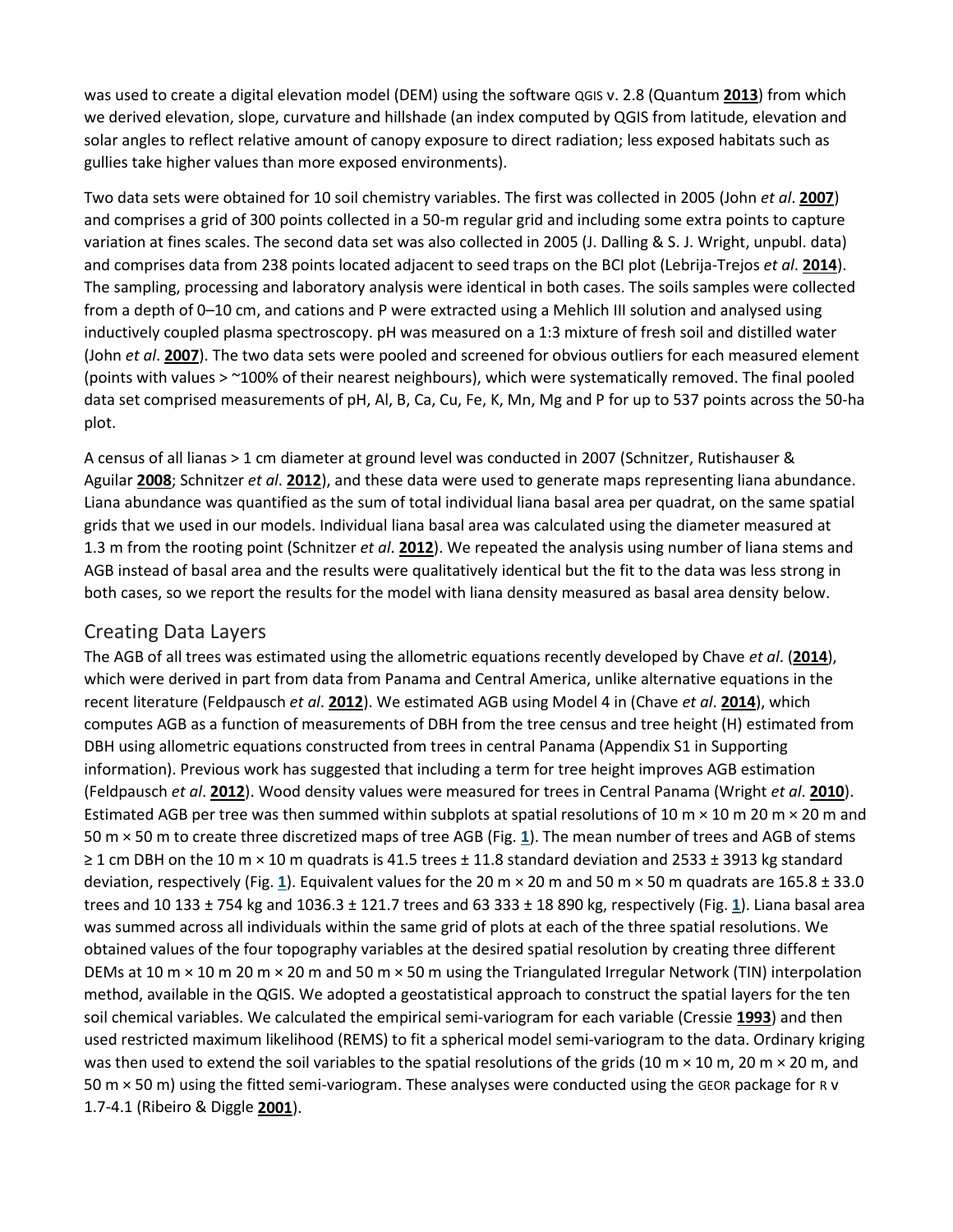

#### **Figure 1**

Values of AGB (above) and stem density (below) in the different grids (a) 10 m  $\times$  10 m (b) 20 m  $\times$  20 m and (c) 50 m × 50 m in the BCI plot.

## Model Description and Fitting

The response variables of interest here are total AGB of trees on quadrats of 10 m  $\times$  10 m, 20 m  $\times$  20 m and 50 m × 50 m. However, AGB depends on tree position, so to evaluate the independent underlying causes of variation in AGB distribution, the effects of the spatial distribution of trees have to be removed. The modelling approach we take here accounts for the spatial distribution of trees and the inherent autocorrelation of demographic processes at small scales (Jansen, Meer & Bongers **[2008](https://besjournals.onlinelibrary.wiley.com/doi/10.1111/1365-2745.12635#jec12635-bib-0041)**), which may in turn produce some spatial structure in AGB. Ignoring the processes generating spatial autocorrelation would lead to explanatory variables becoming significant even though they are not (Legendre **[1993](https://besjournals.onlinelibrary.wiley.com/doi/10.1111/1365-2745.12635#jec12635-bib-0048)**; Kissling & Carl **[2007](https://besjournals.onlinelibrary.wiley.com/doi/10.1111/1365-2745.12635#jec12635-bib-0043)**).

We consider the data as a marked spatial point pattern where the locations of the trees form the 'points' and AGB for each tree are the marks, and we model the marks along with the spatial point pattern in a joint model. This implies that we have two response variables, the spatial pattern (tree distribution) and the marks (AGB). We used a marked log Gaussian Cox point process model (Rue & Held **[2005](https://besjournals.onlinelibrary.wiley.com/doi/10.1111/1365-2745.12635#jec12635-bib-0065)**). Log Gaussian Cox processes are special cases of latent Gaussian models, which assume that the observations are independent given one or more latent fields. The latent fields explain the spatial dependence structure in the data by explicitly accounting for spatial autocorrelation through covariates and a spatially smooth random field (also referred to as a spatially structured effect), which accounts for the spatial autocorrelation in the data unexplained by the covariates (Illian *et al*. **[2012](https://besjournals.onlinelibrary.wiley.com/doi/10.1111/1365-2745.12635#jec12635-bib-0039)**). While AGB was the response variable of interest, we account for spatial autocorrelation in the AGB measurements by modelling the tree pattern simultaneously through the joint modelling approach. The random field was assumed to be a Gauss–Markov random field (GMRF; Rue & Held **[2005](https://besjournals.onlinelibrary.wiley.com/doi/10.1111/1365-2745.12635#jec12635-bib-0065)**). The GMRF has a local dependence structure, which speeds up computation and makes model fitting practically feasible. In our model, the same GMRF is shared between the two response variables (the marks and spatial point pattern). To fit the model, we use integrated nested Laplace approximation (INLA; Rue, Martino & Chopin **[2009](https://besjournals.onlinelibrary.wiley.com/doi/10.1111/1365-2745.12635#jec12635-bib-0066)**), which is a computationally efficient way of fitting models in a Bayesian context that speeds up parameter estimation substantially, and thus also enhances the feasibility of fitting of complex spatial models such as the marked point process we use here (Rue, Martino & Chopin **[2009](https://besjournals.onlinelibrary.wiley.com/doi/10.1111/1365-2745.12635#jec12635-bib-0066)**).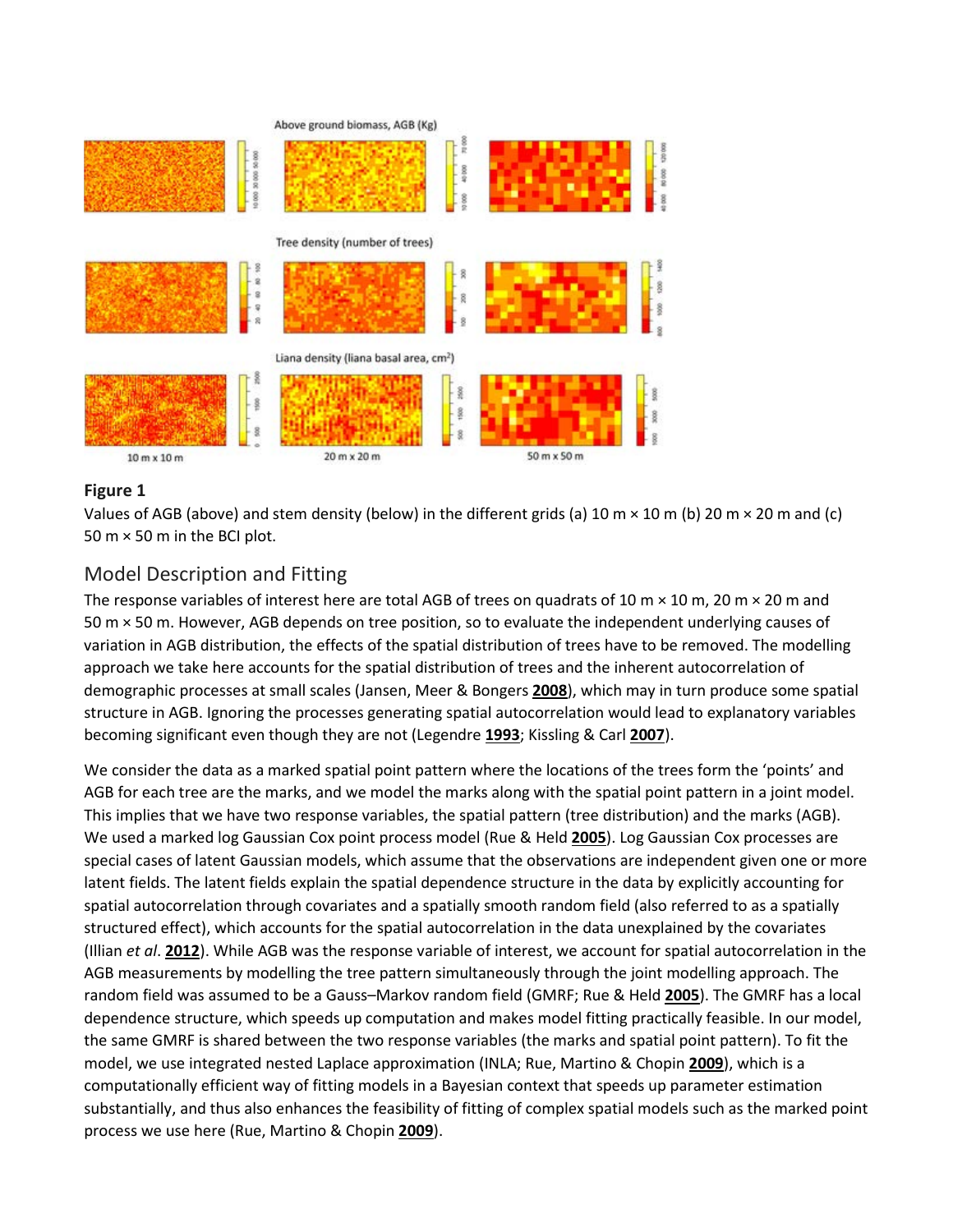The data set comprised a regular grid with *p* rows and *q* columns. Since we have two response variables we have two latent fields, η and ν, that share a common random field  $f_{\ell}(\cdot)$  · Conditional on the latent field η, the number of points  $y_{ij}$  in grid cell  $s_{ij}$  ( $i = 1, ..., p$ ;  $j = 1, ..., q$ ) is assumed to be Poisson-distributed, that is  $y_{ij}|\eta_{ij}$ ~Po  $(|s_{ij}|\exp(\eta_{ij}))$ , and conditional on the latent field *v*, the value of the response variable AGB,  $a_{ij}$ , in that cell is assumed to be Gamma-distributed.

1. The latent field η*ij* is given as:

$$
\eta_{ij} = \alpha_{ij} + \sum \beta_{ji} z_{ij} + f_s(s_{ij}) + e_{pj}
$$
\n
$$
\eta_{ij} = \alpha_{ij} + \sum \beta_{pi} z_{ij} + f_s(s_{ij}) + e_{pj}
$$
\n
$$
\sum_{\text{(eqn 1)}}
$$
\n
$$
\text{and}
$$

2. the latent field  $v_{ij}$  is given as:

$$
v_{ij} = \alpha_v + \sum \beta_{mi} z_{ij} + f_s(s_{ij}) + e_{mj}
$$
  
\n
$$
v_{ij} = \alpha_v + \sum \beta_{mi} z_{ij} + f_s(s_{ij}) + e_{mj}
$$
  
\n
$$
e_{j}
$$

(eqn 2)

where αη and α*<sup>v</sup>* are intercept terms, β*<sup>k</sup>* are parameters reflecting linear effects of explanatory covariates *zkij* in grid (the corresponding grid size in each case), *fs*(*sij*) is the spatially structured effect GMRF in grid cell *sij*, modelled using a two-dimensional random walk. The *eij* are unstructured, independent and identically distributed random variables (iid), that is error terms, following a normal distribution. Total AGB (*v*) was included as Kg per grid cell and tree density (η) as number of trees per quadrat. All the covariates were centred before being included in the model.

The proposed model was fitted using INLA through the R library R-INLA [47], which implies that inference was implemented in a Bayesian context. Hence, we needed to choose appropriate prior values in order to obtain the posterior distribution of the parameters that describe the model. We assigned Gaussian priors to the random terms in equations **[1](https://besjournals.onlinelibrary.wiley.com/doi/10.1111/1365-2745.12635#jec12635-disp-0001)** and **[2](https://besjournals.onlinelibrary.wiley.com/doi/10.1111/1365-2745.12635#jec12635-disp-0002)**. For the spatial field, *fs*(*sij*) we used a gamma prior for the precision and scale parameters, with distribution (0.1, 0.001) (see Saatchi *et al*. **[2011](https://besjournals.onlinelibrary.wiley.com/doi/10.1111/1365-2745.12635#jec12635-bib-0068)** for more details). We chose a conservative value for the prior to ensure that the significant covariates were ecologically meaningful.

A stepwise approach to model selection was implemented as follows. We first fitted the model including all the covariates as linear terms (fixed effects), plus the spatial and error terms (random effects), at the three different grid sizes. However, because some of the covariates were correlated (Appendix S2), we then fitted models including each covariate separately, along with the spatial and error terms for both the spatial distribution of trees and AGB. We repeated the same set of models and included each covariate along with the quadratic value of the covariate, to look for quadratic effects. We selected the covariates that were significant at the 97.5% level in those individual models (the model including one covariate at a time, or a covariate with a quadratic term, Appendix S4). We fitted several models including systematically all different combinations of those relevant covariates. We calculated the Deviance Information Criterion (DIC) for each fitted model. We then followed a stepwise modelling approach: we initially included one covariate at a time and checked whether it was significant or not. Subsequently, we included different combinations of the covariates that were significant either for AGB or tree density and kept all significant variables in the model (Appendix S4). We started including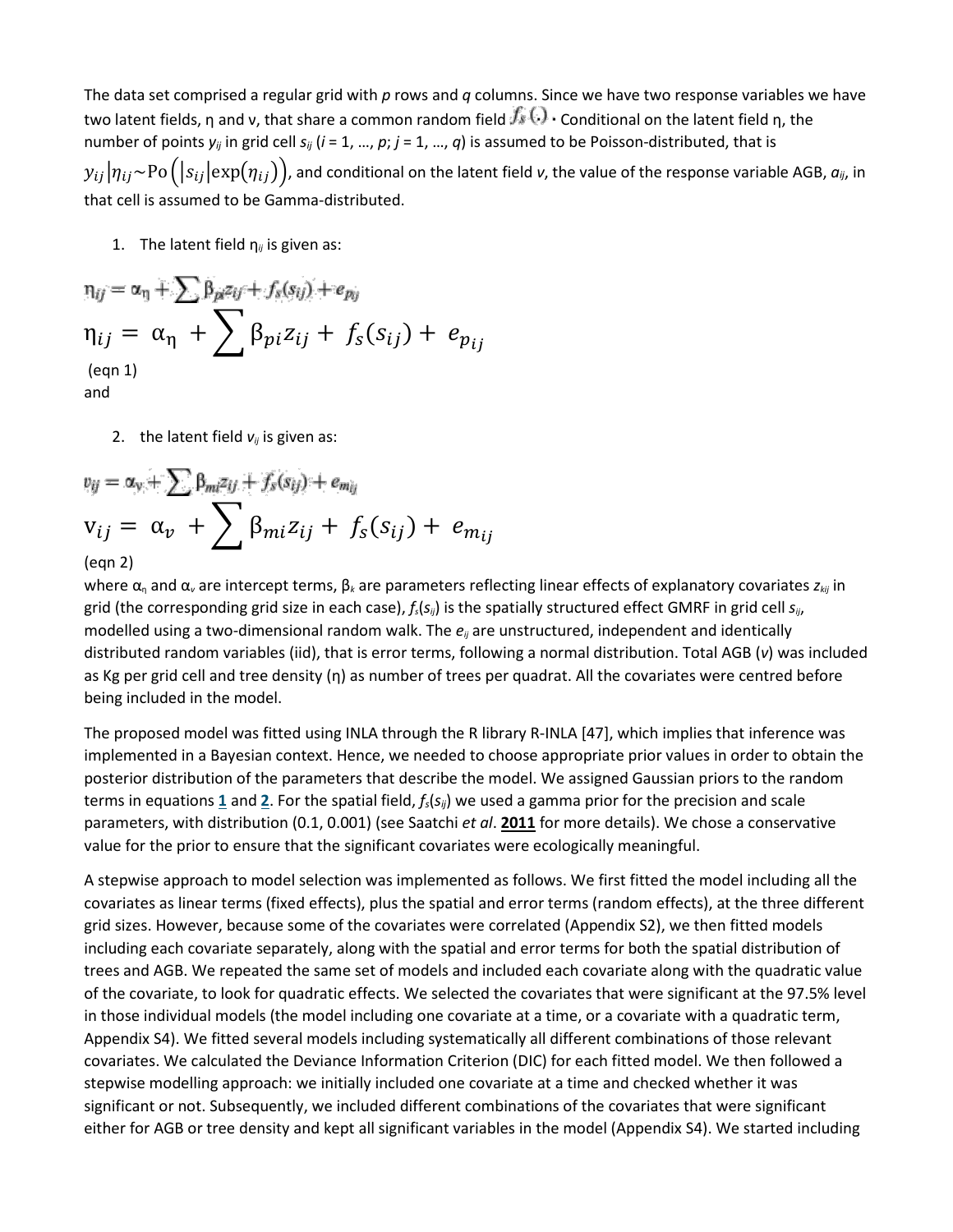combinations of pairs of significant covariates that were not correlated (Pearson's coefficient < 0.2). Then, we incremented one by one the number of covariates until all of the significant ones were included. In those combinations, we avoided variables that were correlated. In the resulting models, some of the covariates that were significant when included alone resulted in no significant variables when combined with others (Appendix S4). If different models had the same number of significant covariates, we chose the best model based on the DIC values, and will refer to this model as the final model from now on. We considered a model to be better than another model when their DIC values differed by 5 or more, as smaller differences are insufficient to distinguish among alternative models (Zuur *et al*. **[2009](https://besjournals.onlinelibrary.wiley.com/doi/10.1111/1365-2745.12635#jec12635-bib-0090)**). We made sure that the covariates included in the final models were uncorrelated (Pearson's coefficient < 0.2). The R code adopted for these analyses can be found in Appendix S3.

We derived a set of nested models from the final model to determine the relative importance of the significant factors. For each nested model, we included only one of the significant covariates as a fixed effect, along with the spatial and error terms. This approach assumes that the final model provides full explanatory power for the fixed variables and that the null model (including only the random effects) has zero explanatory power. We quantified this through changes in DIC among the final, null and nested models, where the difference in DIC between each nested model and the null model was expressed as a percentage of the difference in DIC between the final and null models.

#### Results

The final models (including all the significant covariates and the best models in terms of the DIC, Appendix S4) displayed different combinations of significant spatial covariates at the three spatial scales considered in these analyses (Fig. **[2](https://besjournals.onlinelibrary.wiley.com/doi/10.1111/1365-2745.12635#jec12635-fig-0002)**). The error field did not show any spatial structure for those models (Appendix S5), indicating that spatial autocorrelation had been captured by the covariates and the spatial field. The variables that were significant predictors of AGB at the 97.5% level were different to those that explained tree distribution for the three different grid sizes (Fig. **[2](https://besjournals.onlinelibrary.wiley.com/doi/10.1111/1365-2745.12635#jec12635-fig-0002)**).



#### **Figure 2**

Significant variables (at 97.5%) explaining AGB spatial distribution (above) and tree density (below) in the best model for grids of 50 m  $\times$  50 m, 20 m  $\times$  20 m and 10 m  $\times$  10 m on the BCI Forest Dynamics Plot. Positive associations are represented as positive values and negative associations as negative values in the histograms. The length of the bars indicate the explanatory power of the covariate, defined as the percentage change in DIC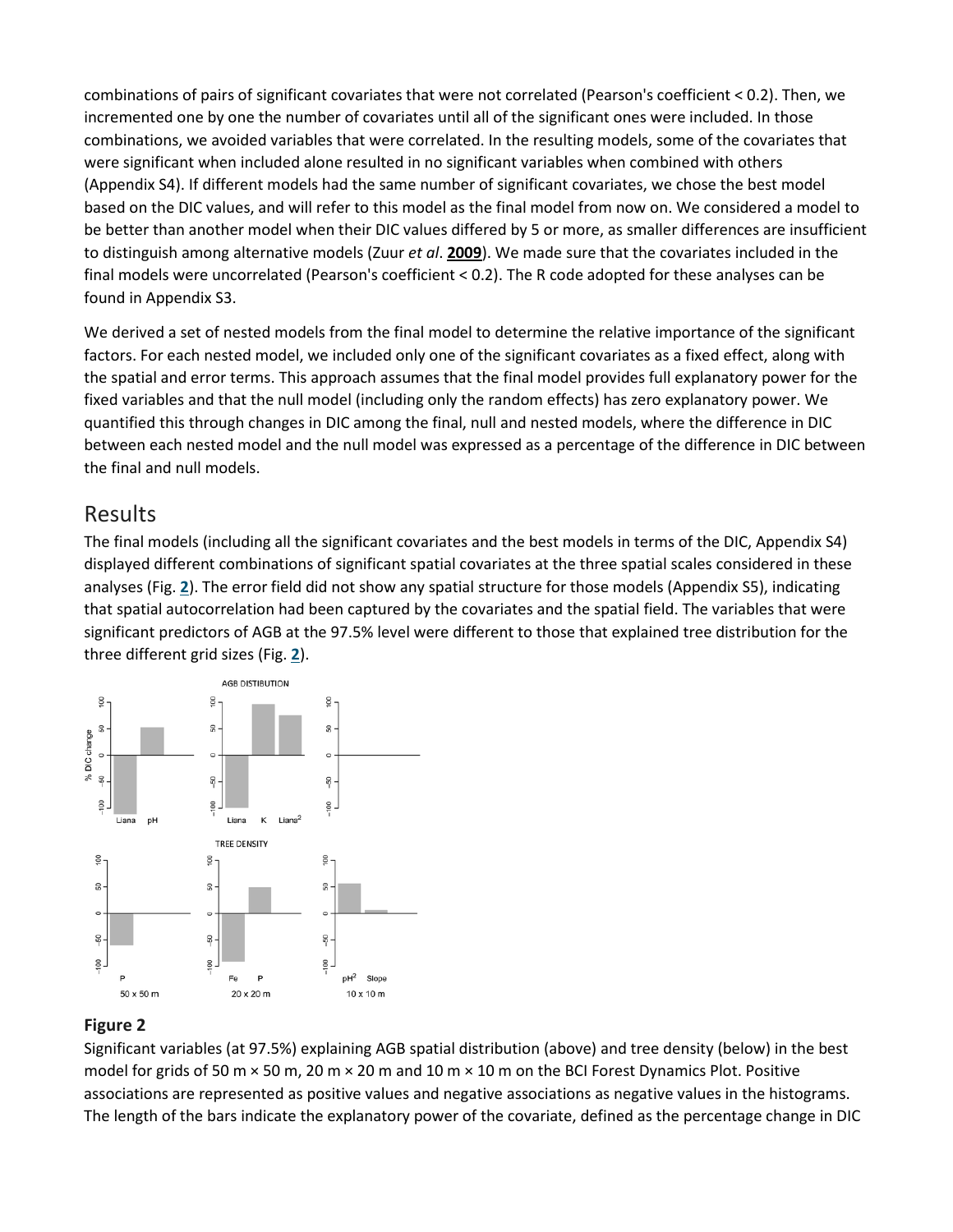between the null model with random effects alone (0% DIC) and alternative models which include one significant covariate as a fixed effect (indicated along the × axis) along with the random spatial field and errors. The DIC of the final model is represented as 100%. Factors have been ordered from the most relevant (left to right) in terms of explanatory power for each grid size.

A total of 58 models were compared at the largest spatial scale of 50 m × 50 m (Appendix S4a). There were strong effects of liana stem density (negative) and soil pH (positive) on values of AGB (Fig. [2\)](https://besjournals.onlinelibrary.wiley.com/doi/10.1111/1365-2745.12635#jec12635-fig-0002). Only one variable explained tree distribution: areas with lower soil P concentrations supported a higher density of tree stems. Including a term for liana stem density had the largest impact in terms of percentage reduction in the DIC relative to the null model (Fig. [2\)](https://besjournals.onlinelibrary.wiley.com/doi/10.1111/1365-2745.12635#jec12635-fig-0002). The variables identified as significant either for tree density or AGB were not correlated. As can be seen in Appendix S4, including hillshade instead of P also resulted in a significant model with the same number of variables. However, we chose the best model based on the DIC and the model including P had lower DIC (Appendix S4); that is, it had more explanatory power. Yet, we could note here that hillshade was correlated with soil nutrients (Appendix S2).

We compared 76 models at a spatial scale of 20 m  $\times$  20 m (Appendix S4b). An increase in the density of liana stems had a negative effect on values of AGB. An increase in soil K concentration contributed to higher values of AGB (Fig. **[2](https://besjournals.onlinelibrary.wiley.com/doi/10.1111/1365-2745.12635#jec12635-fig-0002)**). A quadratic effect of lianas was also significant (Fig. **[2](https://besjournals.onlinelibrary.wiley.com/doi/10.1111/1365-2745.12635#jec12635-fig-0002)**), indicating the existence of a maximal value of liana abundance which reduces tree AGB accumulation at this scale of study. Soil concentrations of P and Fe were significantly positively and negatively correlated with tree density, respectively (Fig. **[2](https://besjournals.onlinelibrary.wiley.com/doi/10.1111/1365-2745.12635#jec12635-fig-0002)**; Appendix S4b). The soil nutrients Fe and P were not correlated in our data set (Pearson correlation = 0.05; Appendix S4). Note that a second model including Mn<sup>2</sup> instead of Fe was also significant, but its DIC was higher. In addition, the effect of Mn was not significant, and Mn and K are positively correlated (Pearson correlation = 0.4; Appendix S2). Slope was identified as significant in some models (Appendix S4), but these were associated with models with higher DIC. As for analyses conducted at a scale of 50 m  $\times$  50 m, slope is highly correlated with soil nutrients (Appendix S2).

We compared 66 models at the smallest scale of 10 m  $\times$  10 m (Appendix S4c). None of the covariates were significant in explaining the spatial distribution of AGB in trees (Fig. **[2](https://besjournals.onlinelibrary.wiley.com/doi/10.1111/1365-2745.12635#jec12635-fig-0002)**). Quadrats with a higher density of tree stems were associated with slopes and gullies, and had less acidic soils (as reflected in a quadratic relationship with pH). Including the terms for soil pH (quadratic term) had the greatest relative impact in terms of reducing values of DIC (Fig. **[2](https://besjournals.onlinelibrary.wiley.com/doi/10.1111/1365-2745.12635#jec12635-fig-0002)**).

## Discussion

Our study demonstrates that fine-scale distribution of AGB was non-random with respect to biotic and abiotic variables on the BCI forest dynamics plot. Liana abundance (basal area of liana stems) is the strongest predictor of tree AGB at the fine scale represented by a grain of 100-m<sup>2</sup>, 400-m<sup>2</sup> and 2500-m<sup>2</sup> quadrats within a single 50ha plot. The availability of soil nutrients was also revealed as an important driver of spatial variation in AGB. Microtopographic variation across the plot was not a significant factor explaining differences on AGB when accounting for soil nutrients and liana density, although topography explained the distribution of stem density independently of AGB (Fig. **[2](https://besjournals.onlinelibrary.wiley.com/doi/10.1111/1365-2745.12635#jec12635-fig-0002)**). Uncovering these patterns was dependent on the spatially explicit modelling of fine-scale AGB variation while accounting for autocorrelation associated with spatial structure in stem density. In other words, we accounted for the dependence of tree density and AGB in the shared spatial random field, which allows us to identify the particular factors that affect each of those variables individually.

#### Effects of Lianas on Above-ground Biomass Stocks

Our study shows that higher liana stem density is related to lower tree AGB. This result agrees and extends the findings in (Durán & Gianoli **[2013](https://besjournals.onlinelibrary.wiley.com/doi/10.1111/1365-2745.12635#jec12635-bib-0029)**) who found a negative correlation between carbon stored in large trees and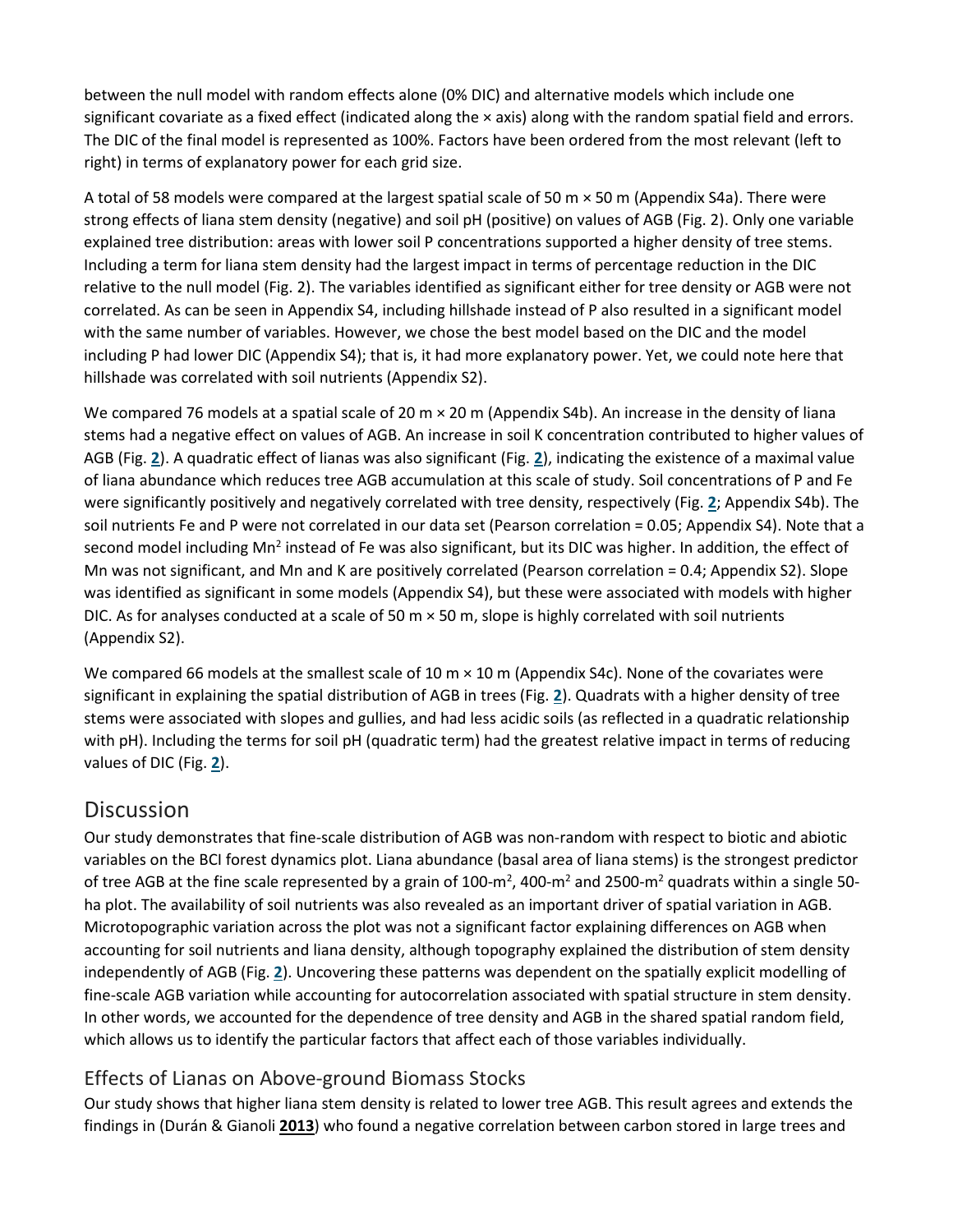the presence of lianas at plot level. Our methods accounted for additional variation through additional explanatory factors including tree density, topography and soil nutrients and demonstrate a greater importance of liana abundance over these alternative explanatory variables (Fig. **[2](https://besjournals.onlinelibrary.wiley.com/doi/10.1111/1365-2745.12635#jec12635-fig-0002)**). Two underlying ecological mechanisms could explain the lower AGB of trees in patches with greater liana abundance: (i) competition from lianas reduces tree growth, survivorship and biomass accumulation and/or (ii) lianas are indicators of patches with more frequent or more recent disturbance, where large trees are absent or less abundant.

Recent research at our study site supports the plausibility of both mechanisms, but strongly supports the capacity of lianas to reduce forest-level AGB. A liana removal experiment in the Gigante Peninsula, adjacent to BCI, found that liana infestation reduced net biomass accumulation by 76% (van der Heijden, Powers & Schnitzer **[2015](https://besjournals.onlinelibrary.wiley.com/doi/10.1111/1365-2745.12635#jec12635-bib-0035)**) due to decreased tree growth (explaining 48% of forest-level biomass accumulation reduction) and increased tree mortality (explaining 41% forest-level biomass accumulation reduction). Indeed evidence of lianas reducing tree growth has been observed in American (van der Heijden & Phillips **[2009](https://besjournals.onlinelibrary.wiley.com/doi/10.1111/1365-2745.12635#jec12635-bib-0034)**; Ingwell *et al*. **[2010](https://besjournals.onlinelibrary.wiley.com/doi/10.1111/1365-2745.12635#jec12635-bib-0040)**) and Asian (Wright *et al*. **[2015](https://besjournals.onlinelibrary.wiley.com/doi/10.1111/1365-2745.12635#jec12635-bib-0088)**) tropical forests, and long-term experimental research suggests that lianas reduce the rate of carbon accumulation in forest gaps (Schnitzer *et al*. **[2014](https://besjournals.onlinelibrary.wiley.com/doi/10.1111/1365-2745.12635#jec12635-bib-0077)**). Lianas also delay tree recruitment in some gaps by suppressing tree regeneration and regrowth of canopy trees and thus keeping the canopy gaps open for longer (Schnitzer, Dalling & Carson **[2000](https://besjournals.onlinelibrary.wiley.com/doi/10.1111/1365-2745.12635#jec12635-bib-0074)**; Schnitzer & Carson **[2010](https://besjournals.onlinelibrary.wiley.com/doi/10.1111/1365-2745.12635#jec12635-bib-0073)**; Tymen *et al*. **[2016](https://besjournals.onlinelibrary.wiley.com/doi/10.1111/1365-2745.12635#jec12635-bib-0083)**). These results are consistent with the hypothesis that lianas reduce AGB accumulation in trees through direct competition.

Additionally, a positive relationship between liana abundance and soil fertility has been found in some other tropical forests (Schnitzer & Bongers **[2002](https://besjournals.onlinelibrary.wiley.com/doi/10.1111/1365-2745.12635#jec12635-bib-0072)**; Tymen *et al*. **[2016](https://besjournals.onlinelibrary.wiley.com/doi/10.1111/1365-2745.12635#jec12635-bib-0083)**), although this result is not consistent (Dalling *et al*. **[2012](https://besjournals.onlinelibrary.wiley.com/doi/10.1111/1365-2745.12635#jec12635-bib-0024)**; Ledo & Schnitzer **[2014](https://besjournals.onlinelibrary.wiley.com/doi/10.1111/1365-2745.12635#jec12635-bib-0047)**). Tymen *et al*. (**[2016](https://besjournals.onlinelibrary.wiley.com/doi/10.1111/1365-2745.12635#jec12635-bib-0083)**) suggested that the higher nutrient concentration in soils of liana-infested forests may be the result of a release of nutrients from vegetation after a forest blowdown. The presence, abundance and distribution of lianas across the BCI plot are linked to patches with more frequent disturbance (Dalling *et al*. **[2012](https://besjournals.onlinelibrary.wiley.com/doi/10.1111/1365-2745.12635#jec12635-bib-0024)**; Ledo & Schnitzer **[2014](https://besjournals.onlinelibrary.wiley.com/doi/10.1111/1365-2745.12635#jec12635-bib-0047)**), which is also consistent with the relationship observed in our data because areas in which disturbances are more frequent are less likely to support the large trees that often dominate AGB (Slik *et al*. **[2013](https://besjournals.onlinelibrary.wiley.com/doi/10.1111/1365-2745.12635#jec12635-bib-0080)**).

While our results cannot distinguish between these explanations for the negative association between AGB in trees and liana abundance, experimental work at a nearby site indicates that lianas reduce forest-level AGB (van der Heijden & Phillips **[2009](https://besjournals.onlinelibrary.wiley.com/doi/10.1111/1365-2745.12635#jec12635-bib-0034)**; van der Heijden, Powers & Schnitzer **[2015](https://besjournals.onlinelibrary.wiley.com/doi/10.1111/1365-2745.12635#jec12635-bib-0035)**), in contrast, the role of lianas as indicators of prior disturbance remains uncertain. Moreover, our results allow us to discount the likelihood that the pattern is due entirely to the separation of lianas from large trees in recently disturbed patches, because an additional prediction of that mechanism would be a positive association between liana and tree abundance through intense recruitment of individuals of both life-forms in recently disturbed areas, unless lianas inhibit recruitment into the 1 cm DBH size class represented in the plot inventory. The explanation for the observed pattern may be a combination of both underlying mechanisms, but certainly a negative effect of lianas on tree growth and survival.

#### Effect of Soil Nutrients on Above-ground Biomass Stocks

Spatial distribution of AGB at a continental scale responds to climate and soil fertility (Quesada *et al*. **[2012](https://besjournals.onlinelibrary.wiley.com/doi/10.1111/1365-2745.12635#jec12635-bib-0062)**; Lewis *et al*. **[2013](https://besjournals.onlinelibrary.wiley.com/doi/10.1111/1365-2745.12635#jec12635-bib-0049)**). Climate was not considered in our study because at the scale of analysis (50 ha) little variation in rainfall or temperature would be expected. Nevertheless, richer soils enhanced AGB accumulation at the fine scales of our analysis (Fig. **[1](https://besjournals.onlinelibrary.wiley.com/doi/10.1111/1365-2745.12635#jec12635-fig-0001)**), which suggests that a positive relationship between measures of soil chemical fertility and AGB in trees extends from local to continental scales. This pattern supports a strong body of research suggesting that nutrient availability may limit AGB accumulation in tropical forests (Asner *et al*. **[2004](https://besjournals.onlinelibrary.wiley.com/doi/10.1111/1365-2745.12635#jec12635-bib-0003)**; Wright *et al*. **[2011](https://besjournals.onlinelibrary.wiley.com/doi/10.1111/1365-2745.12635#jec12635-bib-0087)**; Wright **[2013](https://besjournals.onlinelibrary.wiley.com/doi/10.1111/1365-2745.12635#jec12635-bib-0085)**). We found that AGB storage is linked to variation in soil pH, with more AGB stored in vegetation growing on less acidic soils. We also observed that areas with higher values of soil K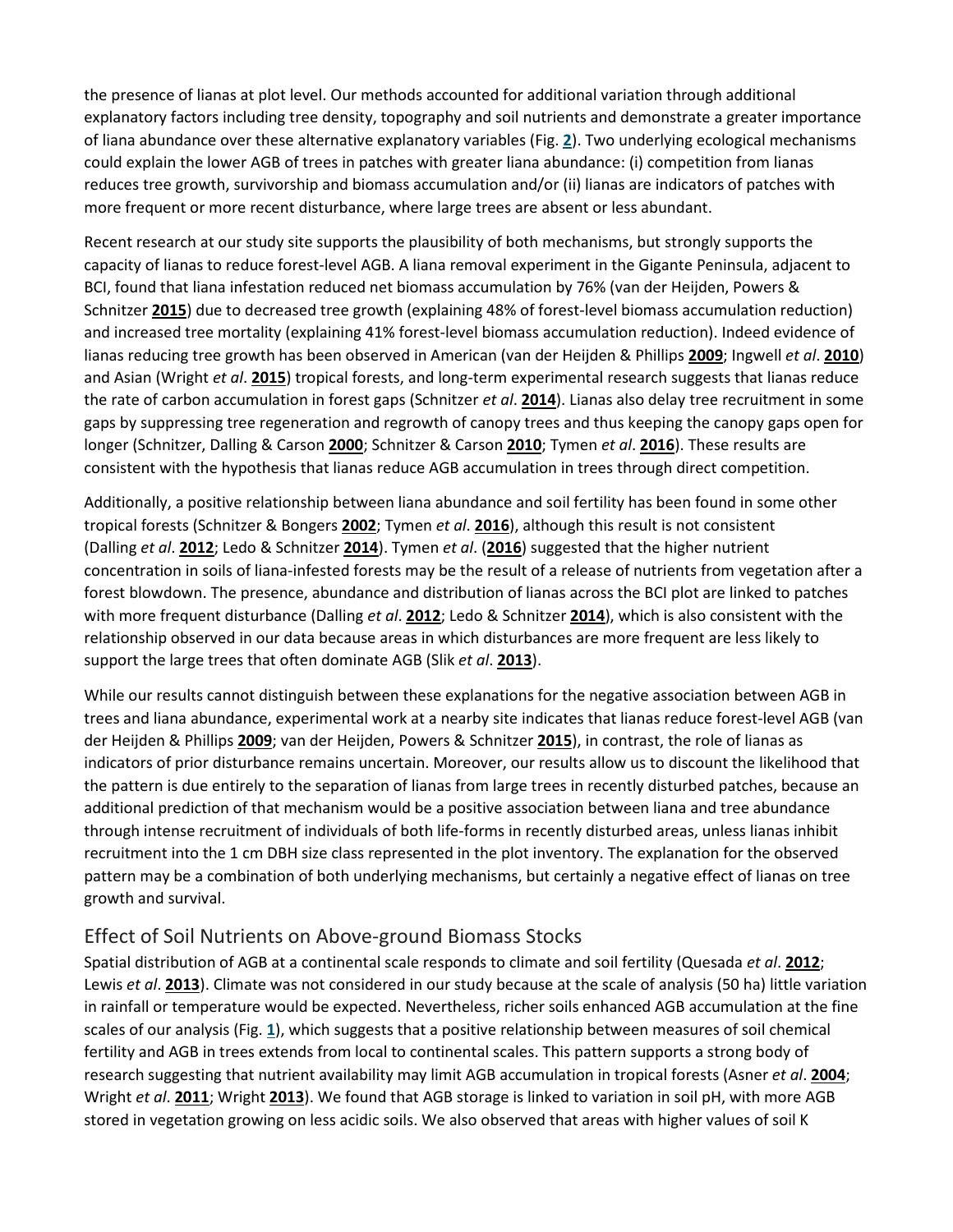concentration support greater AGB (Fig. **[2](https://besjournals.onlinelibrary.wiley.com/doi/10.1111/1365-2745.12635#jec12635-fig-0002)**). This pattern is consistent with the findings of a long-term fertilization experiment on the Gigante Peninsula close to our study site, which has demonstrated that K addition increased stand-level biomass and production of fine root biomass, enhanced seedling tissue nutrient concentrations, reduced seedling root allocation and improved stomatal control and photosynthesis (Wright *et al*. **[2011](https://besjournals.onlinelibrary.wiley.com/doi/10.1111/1365-2745.12635#jec12635-bib-0087)**; Pasquini & Santiago **[2012](https://besjournals.onlinelibrary.wiley.com/doi/10.1111/1365-2745.12635#jec12635-bib-0055)**; Santiago *et al*. **[2012](https://besjournals.onlinelibrary.wiley.com/doi/10.1111/1365-2745.12635#jec12635-bib-0069)**; Wurzburger & Wright **[2015](https://besjournals.onlinelibrary.wiley.com/doi/10.1111/1365-2745.12635#jec12635-bib-0089)**). In the same experiment, P addition increased fine litter production and photosynthetic rates (Wright *et al*. **[2011](https://besjournals.onlinelibrary.wiley.com/doi/10.1111/1365-2745.12635#jec12635-bib-0087)**; Pasquini, Wright & Santiago **[2015](https://besjournals.onlinelibrary.wiley.com/doi/10.1111/1365-2745.12635#jec12635-bib-0056)**). These studies suggest that soil K and P concentrations have a fundamental role in regulating forest productivity, and our analyses suggest that they also contribute to variation in ecosystem-level AGB. On the other hand, Lewis *et al*. (**[2013](https://besjournals.onlinelibrary.wiley.com/doi/10.1111/1365-2745.12635#jec12635-bib-0049)**) found a negative correlation between AGB and soil fertility measured as the sum of base cations among African tropical forests. Nevertheless, at the large scales of their analysis soil fertility is correlated with climate gradients, and it is therefore difficult to decouple the confounding effects of these factors on AGB storage. Lewis *et al*. (**[2013](https://besjournals.onlinelibrary.wiley.com/doi/10.1111/1365-2745.12635#jec12635-bib-0049)**) concluded that more information on African forest is necessary to coherent understand factors contributing to AGB storage.

The emergence of soil pH as a key predictor of spatial variation in AGB follows from the association between soil acidity and numerous measures of soil chemical and biological fertility (Ashman & Puri **[2013](https://besjournals.onlinelibrary.wiley.com/doi/10.1111/1365-2745.12635#jec12635-bib-0002)**), including many factors that were not measured in the study, such us microbial activity and the availability of toxic elements. Soil pH may also be an indicator of exchangeable cation concentrations, as a decline in pH may cause an increase cation solubility and losses through leaching (Turner *et al*. **[2013](https://besjournals.onlinelibrary.wiley.com/doi/10.1111/1365-2745.12635#jec12635-bib-0082)**). It is also important to bear in mind that most of the soil nutrient concentrations were intercorrelated, including pH (Appendix S2), which indicates that the availability of multiple nutrients would increase or decrease in parallel with variation in soil pH (Ashman & Puri **[2013](https://besjournals.onlinelibrary.wiley.com/doi/10.1111/1365-2745.12635#jec12635-bib-0002)**). Soil fertility also varies with topographic variation (Appendix S2, Chadwick & Asner **[2016](https://besjournals.onlinelibrary.wiley.com/doi/10.1111/1365-2745.12635#jec12635-bib-0011)**). These correlations point to an underlying gradient in multiple soil chemical properties that governs the spatial distribution of AGB.

Our findings suggest that spatial variation in AGB may be linked to soil resource availability independently of patterns in stem density, which is indicative of soils driving differences in tree size class distributions and/or species composition (John *et al*. **[2007](https://besjournals.onlinelibrary.wiley.com/doi/10.1111/1365-2745.12635#jec12635-bib-0042)**). Other studies have determined that tree species distributions on the BCI plot are related to soil resource availability (Baldeck *et al*. **[2013](https://besjournals.onlinelibrary.wiley.com/doi/10.1111/1365-2745.12635#jec12635-bib-0007)**), which may contribute to differences in AGB (Poorter *et al*. **[2015](https://besjournals.onlinelibrary.wiley.com/doi/10.1111/1365-2745.12635#jec12635-bib-0060)**). We conclude that soil chemical and/or biological fertility acting at the individual tree scale contributes to spatial variation in AGB. This association may arise from spatial variation in factors such as species distributions, traits such as wood density that contribute to AGB, and/or a disproportionate development of larger trees in the most fertile sites.

## Acknowledgements

This study was supported by the FP7‐PEOPLE‐2013‐IEF Marie‐Curie Action – SPATFOREST. Tree data from BCI were provided by the Center for Tropical Forest Science of the Smithsonian Tropical Research Institute and the primary granting agencies that have supported the BCI plot tree census. Data for the liana censuses were supported by the US National Science Foundation grants DEB-0613666, DEB-0845071 and DEB-1019436 (to SAS). Soil data were funded by the National Science Foundation grants DEB021104, DEB021115, DEB0212284 and DEB0212818 supporting soils mapping in the BCI plot. We thank Helene Muller-Landau for providing some data on tree height for some BCI trees. We also thank all the people who contributed to obtaining the data.

## Data accessibility

The Barro Colorado Forest Census Plot Data are archived and openly available for download from the Smithsonian Institute DSpace repository (**<http://dx.doi.org/10.5479/data.bci.20130603>**; Condit *et al*. **[2012](https://besjournals.onlinelibrary.wiley.com/doi/10.1111/1365-2745.12635#jec12635-bib-0500)**)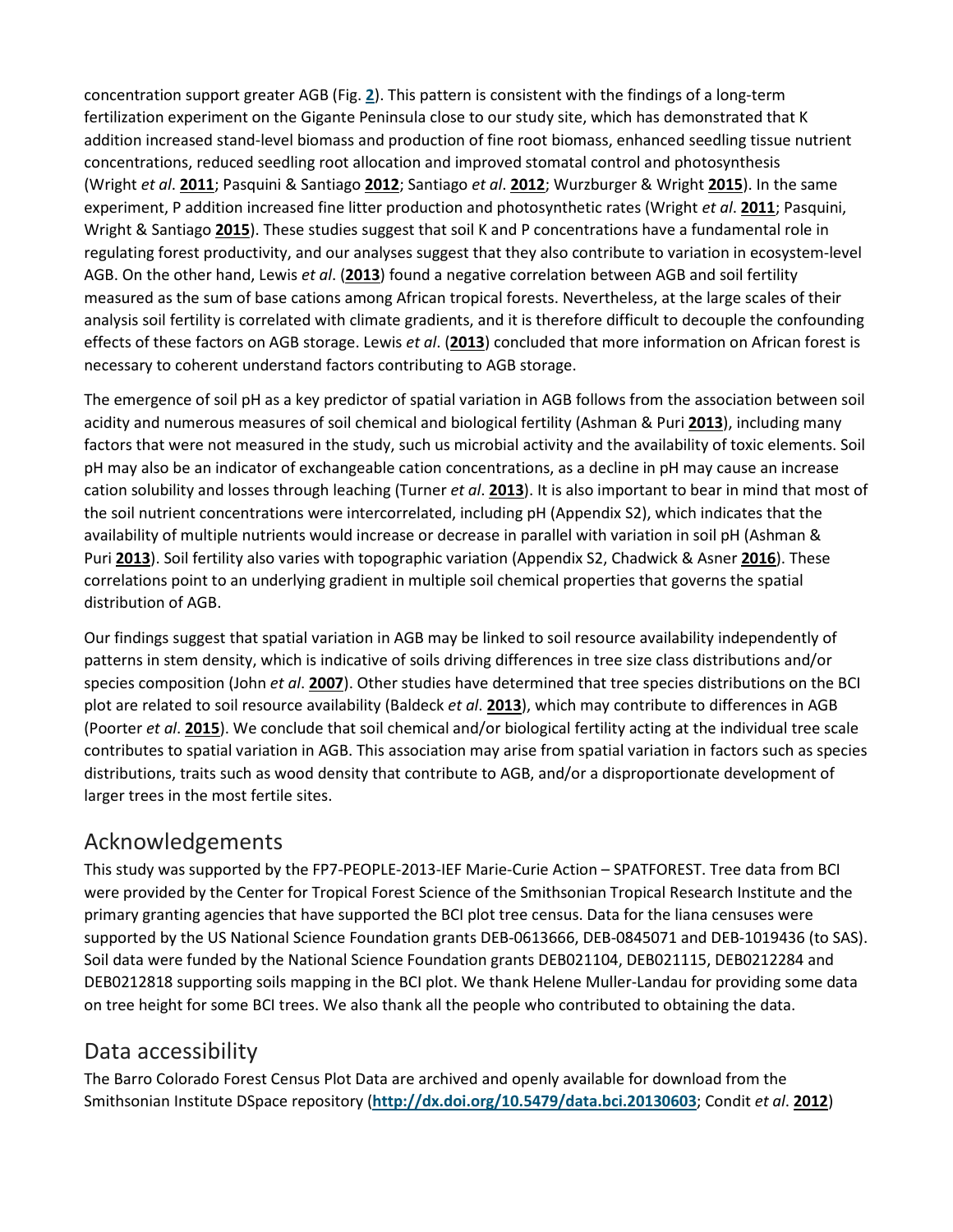### References

- Anderson-Teixeira, K.J., Davies, S.J., Bennett, A.M.Y.C., Muller-landau, H.C. & Wright, S.J. (2014) CTFS-ForestGEO: a worldwide network monitoring forests in an era of global change. *Global Change Biology*, **21**, 528– 549.
- Ashman, M.R. & Puri, G. (2013) *Essential Soil Science: A Clear and Concise Introduction to Soil Science*. Blackwell Publishing, Malden, MA, USA.
- Asner, G.P., Townsend, A.R., Bustamante, M., Nardoto, G.B. & Olander, L.P. (2004) Pasture degradation in the central Amazon: linking changes in carbon and nutrient cycling with remote sensing. *Global Change Biology*, **10**, 844– 862.
- Asner, G.P., Powell, G.V.N., Mascaro, J., Knapp, D.E., Clark, J.K., Jacobson, J. *et al*. (2010) High-resolution forest carbon stocks and emissions in the Amazon. *Proceedings of the National Academy of Sciences of the United States of America*, **107**, 16738– 16742.
- Baker, T.R., Phillips, O.L., Malhi, Y., Almeida, S., Arroyo, L., Di Fiore, A. *et al*. (2004a) Increasing biomass in Amazonian forest plots. *Philosophical Transactions of the Royal Society of London Series B, Biological Sciences*, **359**, 353– 365.
- Baker, T., Phillips, O., Malhi, Y., Almeida, S., Arroyo, L., Di Fiore, A. *et al*. (2004b) Variation in wood density determines spatial patterns in Amazonian forest biomass. *Global Change Biology*, **10**, 545– 562.
- Baldeck, C.A., Harms, K.E., Yavitt, J.B., John, R., Turner, B.L., Navarrete, H. *et al*. (2013) Soil resources and topography shape local tree community structure in tropical forests. *Proceedings of the Royal Society B*, **280**, 1753.
- Brown, S. & Lugo, A. (1982) The storage and production of organic matter in tropical forests and their role in the global carbon cycle. *Biotropica*, **14**, 161– 187.
- Bunker, D.E., Declerck, F., Bradford, J.C., Colwell, R.K., Perfecto, I., Phillips, O.L., Sankaran, M. & Naeem, S. (2005) Species loss and aboveground carbon storage in a tropical forest. *Science*, **310**, 1029– 1031.
- Canham, C.D., LePage, P.T. & Coates, K.D. (2004) A neighborhood analysis of canopy tree competition: effects of shading versus crowding. *Canadian Journal of Forest Research*, **34**, 778– 787.
- Chadwick, K.D. & Asner, G.P. (2016) Tropical soil nutrient distributions determined by biotic and hillslope processes. *Biogeochemistry*, **127**, 273– 289.
- Chambers, J.Q., Higuchi, N., Teixeira, L.M., dos Santos, J., Laurance, S.G. & Trumbore, S.E. (2004) Response of tree biomass and wood litter to disturbance in a Central Amazon forest. *Oecologia*, **141**, 596– 611.
- Chave, J., Condit, R., Lao, S., Caspersen, J.P., Foster, R.B. & Hubbell, S.P. (2003) Spatial and temporal variation of biomass in a tropical forest: results from a large census plot in Panama. *Journal of Ecology*, **91**, 240– 252.
- Chave, J., Condit, R., Muller-Landau, H.C., Thomas, S.C., Ashton, P.S., Bunyavejchewin, S. *et al*. (2008) Assessing evidence for a pervasive alteration in tropical tree communities. *PLoS Biology*, **6**, 0455– 0462.
- Chave, J., Réjou-Méchain, M., Búrquez, A., Chidumayo, E., Colgan, M.S., Delitti, W.B.C. *et al*. (2014) Improved allometric models to estimate the aboveground biomass of tropical trees. *Global Change Biology*, **20**, 3177– 3190.
- Chisholm, R., Muller-Landau, H.C., Abdul Rahman, K., Bebber, D.P., Bin, Y., Bohlman, S.A. *et al*. (2013) Scaledependent relationships between tree species richness and ecosystem function in forests. *Journal of Ecology*, **101**, 1214– 1224.
- Clark, D.A., Clark, D.B. & Oberbauer, S.F. (2013) Field–quantified responses of tropical rainforest aboveground productivity to increasing CO2 and climatic stress, 1997–2009. *Journal of Geophysical Research: Biogeosciences*, **118**, 783– 794.
- Clark, D.B. & Kellner, J.R. (2012) Tropical forest biomass estimation and the fallacy of misplaced concreteness. *Journal of Vegetation Science*, **23**, 1191– 1196.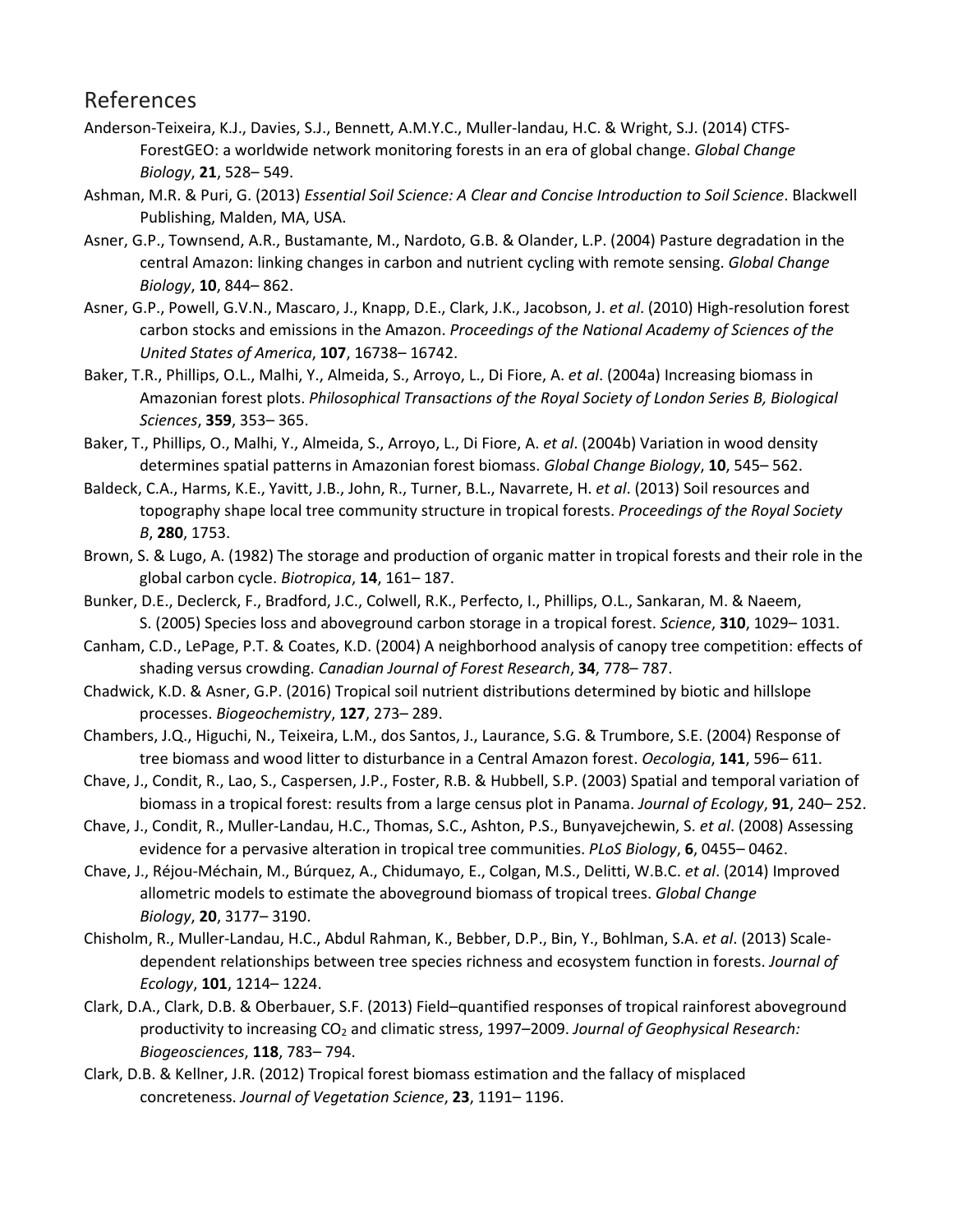- Clark, D.A., Piper, S.C., Keeling, C.D. & Clark, D.B. (2003) Tropical rain forest tree growth and atmospheric carbon dynamics linked to interannual temperature variation during 1984-2000. *Proceedings of the National Academy of Sciences of the United States of America*, **100**, 5852– 5857.
- Condit, R. (1998) *Tropical Forest Census Plots: Methods and Results From Barro Colorado Island, Panama and a Comparison With Other Plots*. Springer Science & Business Media, Georgetown, TX, USA.
- Condit, R., Ashton, P.S., Manokaran, N., LaFrankie, J.V., Hubbell, S.P. & Foster, R.B. (1999) Dynamics of the forest communities at Pasoh and Barro Colorado: comparing two 50-ha plots. *Philosophical Transactions of the Royal Society of London Series B, Biological Sciences*, **354**, 1739– 1748.
- Condit, R., Lao, S., Pérez, R., Dolins, S.B., Foster, R.B. & Hubbell, S.P. (2012) Barro Colorado Forest Census Plot Data, 2012 Version. *Center for Tropical Forest Science Databases*. <http://dx.doi.org/10.5479/data.bci.20130603>.
- Coomes, D.A., Burslem, D.F.R.P. & Simonson, W.D. (Eds) (2014) *Forests and Global Change*. Cambridge University Press, Cambridge, UK.
- Cressie, N.A.C. (1993) *Statistics for Spatial Data*. Wiley, New York, NY, USA.
- Dalling, J.W., Schnitzer, S.A., Baldeck, C., Harms, K.E., John, R., Mangan, S.A., Lobo, E., Yavitt, J.B. & Hubbell, S.P. (2012) Resource-based habitat associations in a neotropical liana community. *Journal of Ecology*, **100**, 1174– 1182.
- Detto, M. & Muller-Landau, H.C. (2013) Fitting ecological process models to spatial patterns using scalewise variances and moment equations. *The American Naturalist*, **181**, E68– E82.
- Detto, M., Muller-Landau, H.C., Mascaro, J. & Asner, G.P. (2013) Hydrological networks and associated topographic variation as templates for the spatial organization of tropical forest vegetation. *PLoS ONE*, **8**, e76296.
- Dickson, B., Bertzky, M., Christophersen, T., Epplea, C., Kapos, V., Miles, L., Narloch, U. & Trumper, K. (2012) *REDD + Beyond Carbon?: Supporting Decisions on Safeguards and Multiple Benefits*. UN-REDD Programme, Manitoba, Canada.
- Dong, S.X., Davies, S.J., Ashton, P.S., Bunyavejchewin, S., Supardi, M.N.N., Kassim, A.R., Tan, S. & Moorcroft, P.R. (2012) Variability in solar radiation and temperature explains observed patterns and trends in tree growth rates across four tropical forests. *Proceedings of the Royal Society B: Biological Sciences*, **279**, 3923– 3931.
- Durán, S.M. & Gianoli, E. (2013) Carbon stocks in tropical forests decrease with liana density Carbon stocks in tropical forests decrease with liana density. *Biology Letters*, **9**, 20130301.
- Feeley, K.J., Joseph Wright, S., Nur Supardi, M.N., Kassim, A.R. & Davies, S.J. (2007) Decelerating growth in tropical forest trees. *Ecology Letters*, **10**, 461– 469.
- Feldpausch, T.R., Lloyd, J., Lewis, S.L., Brienen, R.J.W., Gloor, M., Monteagudo Mendoza, A. *et al*. (2012) Tree height integrated into pantropical forest biomass estimates. *Biogeosciences*, **9**, 3381– 3403.
- Groenendijk, P., van der Sleen, P., Vlam, M., Bunyavejchewin, S., Bongers, F. & Zuidema, P.A. (2015) No evidence for consistent long-term growth stimulation of 13 tropical tree species: results from tree-ring analysis. *Global Change Biology*, **21**, 3762– 3776.
- Harms, K.E., Condit, R., Hubbell, S.P. & Foster, R.B. (2001) Habitat association of trees and shrubs in a 50-ha neotropical forest plot. *Journal of Ecology*, **89**, 947– 959.
- van der Heijden, G.M.F. & Phillips, O.L. (2009) Liana infestation impacts tree growth in a lowland tropical moist forest. *Biogeosciences Discussions*, **6**, 3133– 3158.
- van der Heijden, G., Powers, J.S. & Schnitzer, S.A. (2015) Lianas reduce forest-level carbon accumulation and storage. *Nature*, **112**, 13267– 13271.
- Holtum, J.A.M. & Winter, K. (2010) Elevated [CO<sub>2</sub>] and forest vegetation: more a water issue than a carbon issue? *Functional Plant Biology*, **37**, 694– 702.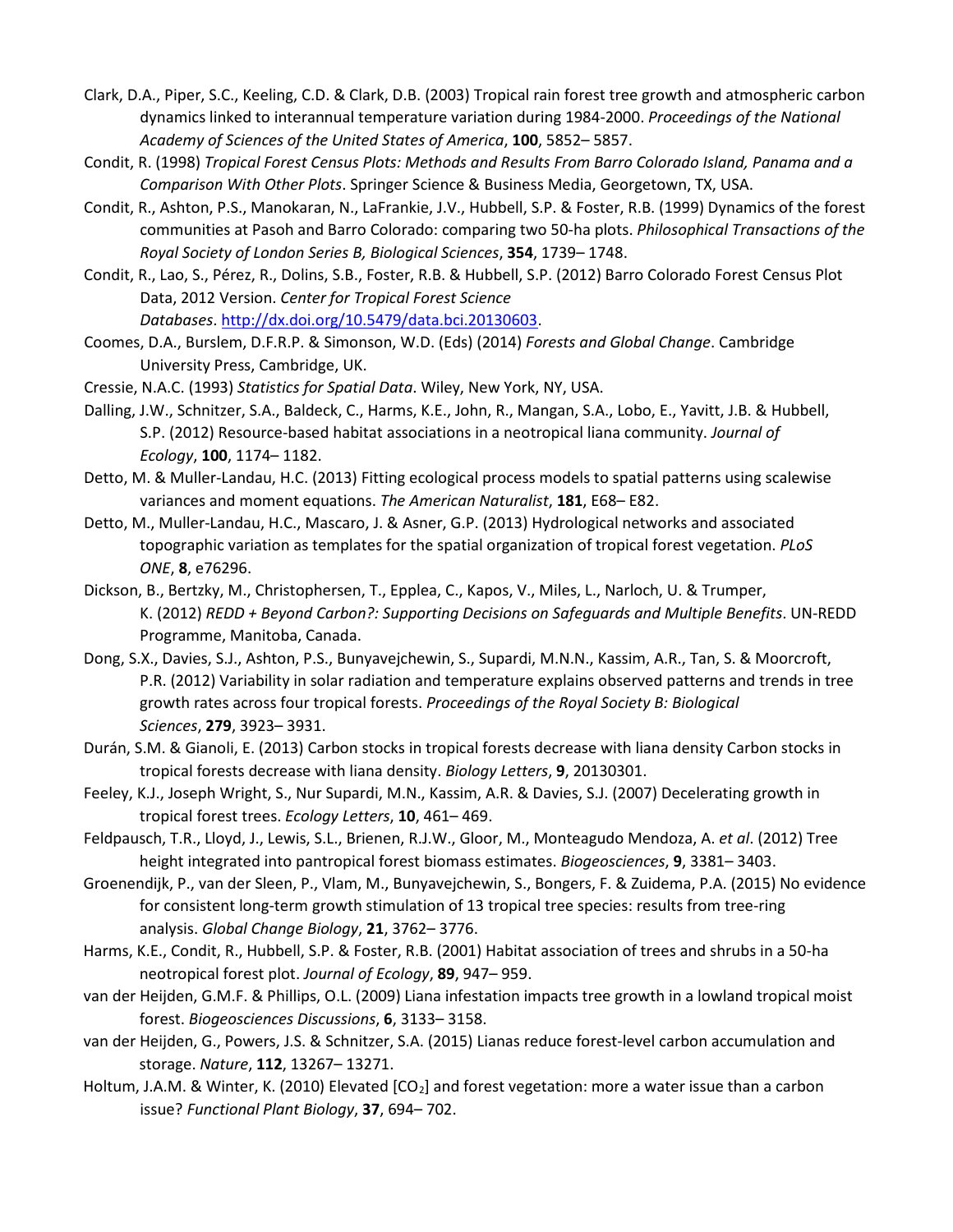- Hubbell, S.P., Foster, R.B., O'Brien, S.T., Harms, K., Condit, R., Wechsler, B., Wright, S.J. & De Lao, S.L. (1999) Light-gap disturbances, recruitment limitation, and tree diversity in a neotropical forest. *Science*, **283**, 554– 557.
- Huston, M.A., Aarssen, L.W., Austin, M.P., Cade, B.S., Fridley, J.D., Garnier, E. *et al*. (2000) No consistent effect of plant diversity on productivity. *Science*, **289**, 1255a– 1255.
- Illian, J.B., Sørbye, S.H., Rue, H. & Hendrischsen, D. (2012) Using INLA to fit a complex point process model with temporally varying effects – A case study. *Journal of Environmental Statistics*, **3**.
- Ingwell, L.L., Joseph Wright, S., Becklund, K.K., Hubbell, S.P. & Schnitzer, S.A. (2010) The impact of lianas on 10 years of tree growth and mortality on Barro Colorado Island, Panama. *Journal of Ecology*, **98**, 879– 887.
- Jansen, P.A., Meer, P.J.Van.der. & Bongers, F. (2008) Spatial contagiousness of canopy disturbance in tropical rain forest: an individual-tree-based test. *Ecology*, **89**, 3490– 3502.
- John, R., Dalling, J.W., Harms, K.E., Yavitt, J.B., Stallard, R.F., Mirabello, M., Hubbell, S.P., Valencia, R., Navarrete, H., Vallejo, M. & Foster, R.B. (2007) Soil nutrients influence spatial distributions of tropical tree species. *Proceedings of the National Academy of Sciences of the United States of America*, **104**, 864– 869.
- Kissling, W.D. & Carl, G. (2007) Spatial autocorrelation and the selection of simultaneous autoregressive models. *Global Ecology and Biogeography*, **17**, 59– 71.
- Laurance, W.F., Fearnside, P.M., Laurance, S.G., Delamonica, P., Lovejoy, T.E., Rankin-De Merona, J.M., Chambers, J.Q. & Gascon, C. (1999) Relationship between soils and Amazon forest biomass: A landscape-scale study. *Forest Ecology and Management*, **118**, 127– 138.
- Laurance, W.F., Oliveira, A.A., Laurance, S.G., Condit, R., Nascimento, H.E.M., Sanchez-Thorin, A.C., Lovejoy, T.E., Andrade, A., D'Angelo, S., Ribeiro, J.E. & Dick, C.W. (2004) Pervasive alteration of tree communities in undisturbed Amazonian forests. *Nature*, **428**, 171– 175.
- Lebrija-Trejos, E., Wright, S.J., Hernández, A. & Reich, P.B. (2014) Does relatedness matter? Phylogenetic density-dependent survival of seedlings in a tropical forest. *Ecology*, **95**, 940– 951.
- Ledo, A. & Schnitzer, S.A. (2014) Disturbance and clonal reproduction determine liana distribution and maintain liana diversity in a tropical forest. *Ecology*, **95**, 2169– 2178.
- Legendre, P. (1993) Spatial autocorrelation: trouble or new paradigm? *Ecology*, **74**, 1659– 1673.
- Lewis, S.L., Sonké, B., Sunderland, T., Begne, S.K., Lopez-Gonzalez, G., van der Heijden, G.M.F. *et al*. (2013) Above-ground biomass and structure of 260 African tropical forests. *Philosophical Transactions of the Royal Society B: Biological Sciences*, **368**, 20120295.
- Malhi, Y., Phillips, O., Lloyd, J., Baker, T., Wright, J., Almeida, S. *et al*. (2002) An international network to monitor the structure. *Journal of Vegetation Science*, **13**, 439– 450.
- Malhi, Y., Baker, T.R., Phillips, O.L., Almeida, S., Alvarez, E., Arroyo, L. *et al*. (2004) The above-ground coarse wood productivity of 104 Neotropical forest plots. *Global Change Biology*, **10**, 563– 591.
- Marvin, D.C., Asner, G.P., Knapp, D.E., Anderson, C.B., Martin, R.E., Sinca, F. & Tupayachi, R. (2014) Amazonian landscapes and the bias in field studies of forest structure and biomass. *Proceedings of the National Academy of Sciences of the United States of America*, **111**, E5224– E5232.
- Mascaro, J., Asner, G.P., Muller-Landau, H.C., Van Breugel, M., Hall, J. & Dahlin, K. (2011) Controls over aboveground forest carbon density on Barro Colorado Island, Panama. *Biogeosciences*, **8**, 1615– 1629.
- Pan, Y., Birdsey, R.A., Fang, J., Houghton, R., Kauppi, P.E., Kurz, W.A. *et al*. (2011) A Large and Persistent Carbon Sink in the World's Forests. *Science*, **333**, 988– 994.
- Pasquini, S.C. & Santiago, L.S. (2012) Nutrients limit photosynthesis in seedlings of a lowland tropical forest tree species. *Oecologia*, **168**, 311– 319.
- Pasquini, S.C., Wright, A.J. & Santiago, L.S. (2015) Lianas always outperform tree seedlings regardless of soil nutrients: results from a long-term fertilization experiment. *Ecology*, **96**, 1866– 1876.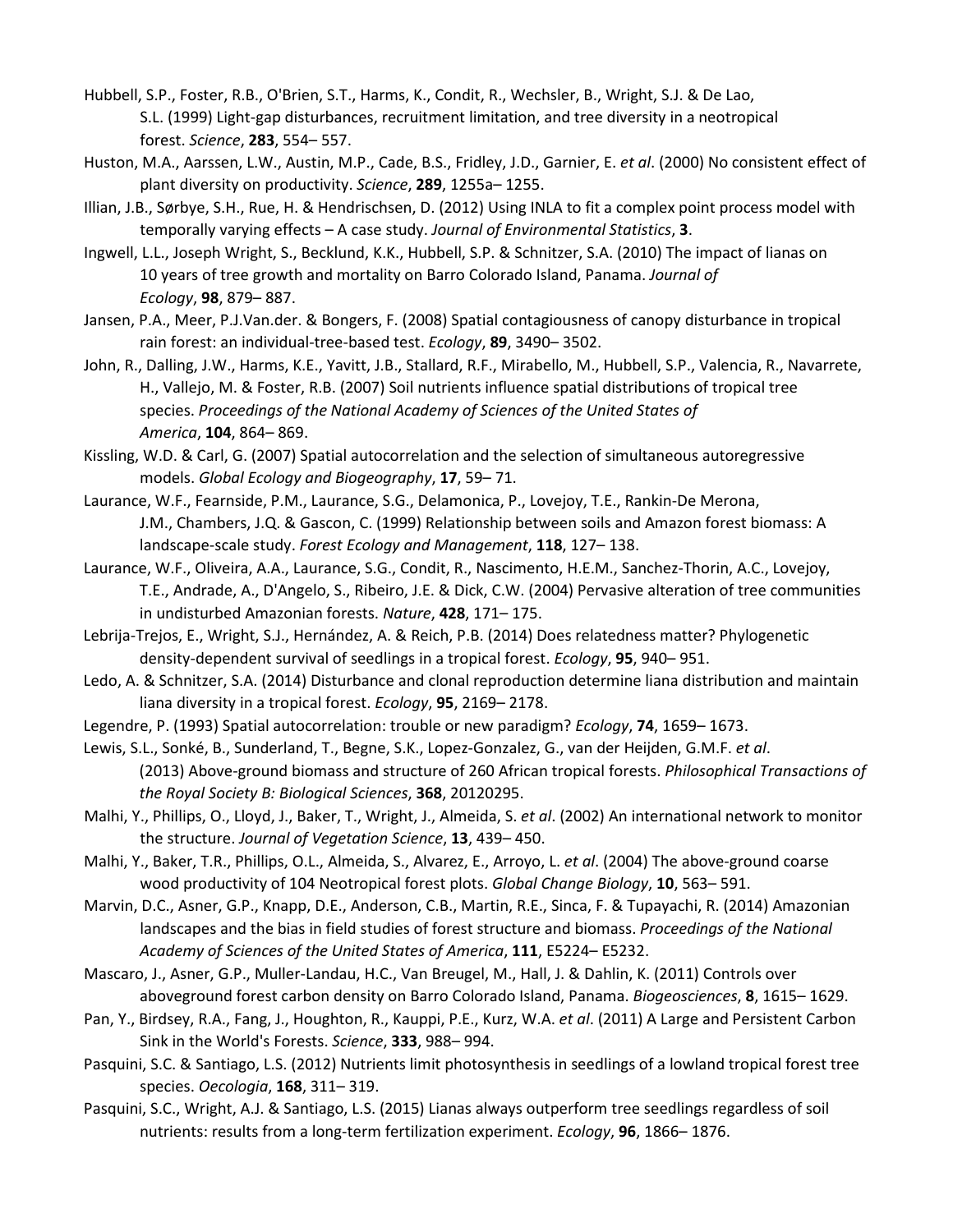- Peters, H.A. (2003) Neighbour-regulated mortality: the influence of positive and negative density dependence on tree populations in species-rich tropical forests. *Ecology Letters*, **6**, 757– 765.
- Phillips, O.L., Malhi, Y., Higuchi, N., Laurance, W., Nuñez, P., Vásquez, R., Laurance, S., Ferreira, L., Stern, M., Brown, S. & Grace, J. (1998) Changes in the carbon balance of Tropical Forests: evidence from longterm plots. *Science*, **282**, 439– 442.
- Phillips, O.L., Higuchi, N., Vieira, S., Baker, T.R., Chao, K.J. & Lewis, S.L. (2009) Changes in Amazonian forest biomass, dynamics, and composition, 1980-2002. *Geophysical Monograph Series*, **186**, 373– 387.
- Poorter, L., van der sande, T., Thompson, J., Arets, E.J.M.M., Alarcón, A., Álvarez-Sánchez, J. *et al*. (2015) Diversity enhances carbon storage in tropical forests. *Global Ecology and Biogeography*, **24**, 1314– 1328.
- Quantum, G.I.S. (2013) *Quantum GIS Geographic Information System*. Quantum, G.I.S. Available at [http://qgis.osgeo.org.](http://qgis.osgeo.org/)
- Quesada, C.A., Phillips, O.L., Schwarz, M., Czimczik, C.I., Baker, T.R., Patiño, S. *et al*. (2012) Basin-wide variations in Amazon forest structure and function are mediated by both soils and climate. *Biogeosciences*, **9**, 2203– 2246.
- Réjou-Méchain, M., Muller-Landau, H.C., Detto, M., Thomas, S.C., Le Toan, T., Saatchi, S.S. *et al*. (2014) Local spatial structure of forest biomass and its consequences for remote sensing of carbon stocks. *Biogeosciences Discussions*, **11**, 5711– 5742.
- Ribeiro, J. & Diggle, P.J. (2001) GeoR: a package for geostatistical analysis. *R‐News*, **1**, 1609– 3631.
- Rue, H. & Held, L. (2005) *Gaussian Markov Random Fields: Theory and Applications*. CRC Press, Boca Raton, FL, USA.
- Rue, H., Martino, S. & Chopin, N. (2009) Approximate Bayesian inference for latent Gaussian models by using integrated nested Laplace approximations. *Journal of the Royal Statistical Society Series B: Statistical Methodology*, **71**, 319– 392.
- Ruiz-Jaen, M.C. & Potvin, C. (2011) Can we predict carbon stocks in tropical ecosystems from tree diversity? Comparing species and functional diversity in a plantation and a natural forest. *New Phytologist*, **189**, 978– 987.
- Saatchi, S., Marlier, M., Chazdon, R.L., Clark, D.B. & Russell, A.E. (2011) Impact of spatial variability of tropical forest structure on radar estimation of aboveground biomass. *Remote Sensing of Environment*, **115**, 2836– 2849.
- Santiago, L.S., Wright, S.J., Harms, K.E., Yavitt, J.B., Korine, C., Garcia, M.N. & Turner, B.L. (2012) Tropical tree seedling growth responses to nitrogen, phosphorus and potassium addition. *Journal of Ecology*, **100**, 309– 316.
- Schimel, D.S., House, J.I., Hibbard, K.A., Bousquet, P., Ciais, P., Peylin, P. *et al*. (2001) Recent patterns and mechanisms of carbon exchange by terrestrial ecosystems. *Nature*, **414**, 169– 172.
- Schnitzer, S.A. (2005) A mechanistic explanation for global patterns of liana abundance and distribution. *The American Naturalist*, **166**, 262– 276.
- Schnitzer, S.A. & Bongers, F. (2002) The ecology of lianas and their role in forests. *Trends in Ecology & Evolution*, **17**, 223– 230.
- Schnitzer, S.A. & Carson, W.P. (2010) Lianas suppress tree regeneration and diversity in treefall gaps. *Ecology Letters*, **13**, 849– 857.
- Schnitzer, S.A., Dalling, J.W. & Carson, W.P. (2000) The impact of lianas on tree regeneration in tropical forest canopy gaps: Evidence for an alternative pathway of gap-phase regeneration. *Journal of Ecology*, **88**, 655– 666.
- Schnitzer, S.A., Rutishauser, S. & Aguilar, S. (2008) Supplemental protocol for liana censuses. *Forest Ecology and Management*, **255**, 1044– 1049.